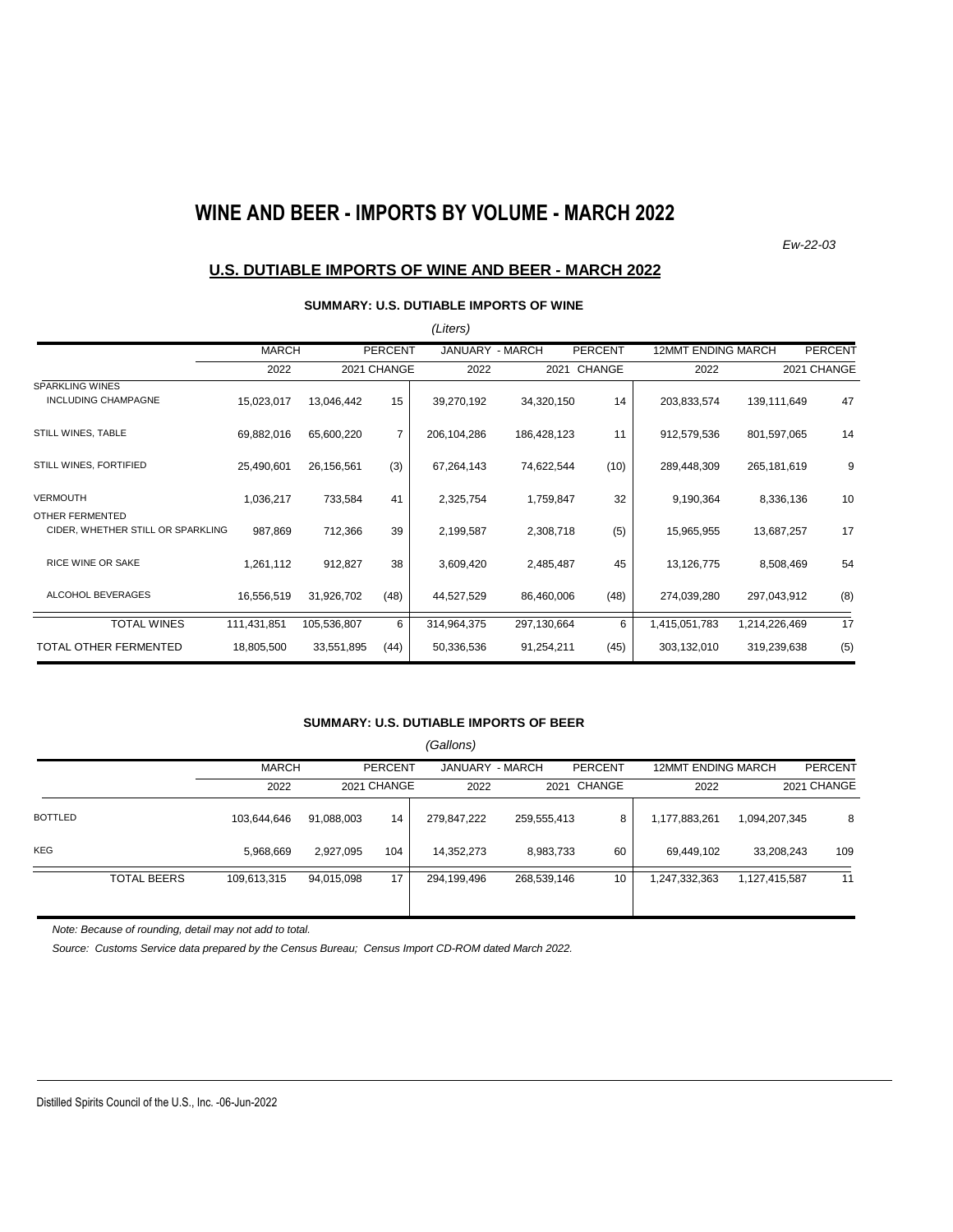#### **ENTERED FOR CONSUMPTION: DETAIL BY CLASS AND ORIGIN**

### **SPARKING WINES, INCLUDING CHAMPAGNE**

*(Liters)*

|                  | <b>MARCH</b> |             | <b>PERCENT</b>           | JANUARY - MARCH |             | <b>PERCENT</b>           | <b>12MMT ENDING MARCH</b> |             | <b>PERCENT</b>           |
|------------------|--------------|-------------|--------------------------|-----------------|-------------|--------------------------|---------------------------|-------------|--------------------------|
| <b>ORIGIN</b>    | 2022         | 2021        | CHANGE                   | 2022            |             | 2021 CHANGE              | 2022                      |             | 2021 CHANGE              |
|                  | $\pmb{0}$    | $\mathbf 0$ | $\blacksquare$           | $\mathbf 0$     | 2,700       | (100)                    | $\mathbf 0$               | 2,700       | (100)                    |
| <b>ANDORRA</b>   | $\mathbf 0$  | $\mathbf 0$ | $\overline{\phantom{a}}$ | $\pmb{0}$       | $\mathbf 0$ | $\blacksquare$           | 1,080                     | $\mathbf 0$ | $\overline{\phantom{a}}$ |
| <b>ARGENTINA</b> | 56,097       | 67,203      | (17)                     | 158,774         | 160,966     | (1)                      | 846,696                   | 542,627     | 56                       |
| <b>ARMENIA</b>   | 900          | 0           | $\blacksquare$           | 1,800           | 0           |                          | 26,150                    | 13,164      | 99                       |
| <b>AUSTRALIA</b> | 28,346       | 23,910      | 19                       | 112,429         | 84,079      | 34                       | 402,041                   | 363,132     | 11                       |
| <b>AUSTRIA</b>   | 12,284       | 14,760      | (17)                     | 17,963          | 25,451      | (29)                     | 328,845                   | 131,097     | 151                      |
| <b>BELARUS</b>   | 0            | 10,611      | (100)                    | 0               | 10,611      | (100)                    | 30,456                    | 41,139      | (26)                     |
| <b>BELGIUM</b>   | 0            | 332         | (100)                    | 405             | 5,207       | (92)                     | 4,849                     | 5,393       | (10)                     |
| <b>BRAZIL</b>    | 44,286       | 35,748      | 24                       | 126,420         | 110,686     | 14                       | 828,204                   | 608,441     | 36                       |
| <b>BULGARIA</b>  | $\mathbf 0$  | $\mathbf 0$ | $\blacksquare$           | $\mathbf 0$     | $\mathbf 0$ | $\blacksquare$           | 376                       | 239         | 57                       |
| CANADA           | $\pmb{0}$    | $\mathbf 0$ | $\blacksquare$           | 72              | $\mathbf 0$ | ä,                       | 2,019                     | 1,674       | 21                       |
| <b>CHILE</b>     | 3,348        | 21,702      | (85)                     | 48,888          | 23,331      | 110                      | 194,301                   | 81,386      | 139                      |
| <b>CROATIA</b>   | 0            | 0           | $\blacksquare$           | 0               | 0           | $\overline{\phantom{a}}$ | 432                       | 293         | 47                       |
| <b>CZECH REP</b> | $\pmb{0}$    | 1,359       | (100)                    | 0               | 1,359       | (100)                    | 4,905                     | 4,239       | 16                       |
| <b>DENMARK</b>   | $\pmb{0}$    | $\mathbf 0$ | $\blacksquare$           | 0               | $\mathbf 0$ | $\blacksquare$           | 5,662                     | 18          | 31356                    |
| <b>ECUADOR</b>   | $\pmb{0}$    | $\mathbf 0$ | $\overline{a}$           | $\mathbf 0$     | $\mathbf 0$ | $\overline{\phantom{a}}$ | 30,633                    | $\mathbf 0$ | ÷,                       |
| <b>FRANCE</b>    | 3,851,074    | 3,185,209   | 21                       | 10,385,080      | 8,674,147   | 20                       | 53,379,772                | 32,640,594  | 64                       |
| <b>GEORGIA</b>   | 990          | 0           | $\overline{\phantom{a}}$ | 990             | 5,040       | (80)                     | 10,860                    | 7,452       | 46                       |
| <b>GERMANY</b>   | 66,122       | 136,403     | (52)                     | 264,142         | 484,251     | (45)                     | 1,056,664                 | 1,266,903   | (17)                     |
| <b>GREECE</b>    | 15,249       | 7,623       | 100                      | 18,453          | 13,977      | 32                       | 76,681                    | 46,387      | 65                       |
| <b>HONG KONG</b> | 0            | $\mathbf 0$ | $\overline{\phantom{a}}$ | 0               | 0           | $\blacksquare$           | 25                        | 20          | 25                       |
| <b>HUNGARY</b>   | 1,998        | $\mathbf 0$ | $\overline{\phantom{a}}$ | 1,998           | 450         | 344                      | 9,963                     | 3,447       | 189                      |
| <b>INDIA</b>     | 3,240        | 5,508       | (41)                     | 3,240           | 8,424       | (62)                     | 17,903                    | 25,074      | (29)                     |
| <b>IRELAND</b>   | $\mathbf 0$  | $\mathbf 0$ | $\blacksquare$           | $\mathbf 0$     | 0           |                          | 0                         | 4,984       | (100)                    |
| <b>ISRAEL</b>    | 630          | $\mathbf 0$ | $\blacksquare$           | 630             | 1,012       | (38)                     | 7,070                     | 4,576       | 55                       |
| <b>ITALY</b>     | 9,339,871    | 8,259,062   | 13                       | 23,513,390      | 20,859,501  | 13                       | 118,277,558               | 85,768,512  | 38                       |
| <b>JAPAN</b>     | 0            | $\mathbf 0$ | $\blacksquare$           | 504             | 0           | $\blacksquare$           | 2,099                     | 0           | ÷,                       |
| LATVIA           | 0            | 0           | $\overline{\phantom{a}}$ | $\mathbf 0$     | $\mathbf 0$ | $\overline{\phantom{a}}$ | 0                         | 4,752       | (100)                    |
| <b>LEBANON</b>   | $\pmb{0}$    | 0           | $\blacksquare$           | $\pmb{0}$       | $\mathbf 0$ | $\overline{\phantom{a}}$ | 5,940                     | $\mathbf 0$ |                          |
| LITHUANIA        | $\pmb{0}$    | $\mathbf 0$ | $\blacksquare$           | 25,920          | $\mathbf 0$ | $\overline{\phantom{a}}$ | 46,890                    | 15,048      | 212                      |
| <b>LUXMBRG</b>   | $\pmb{0}$    | $\mathbf 0$ | ä,                       | $\pmb{0}$       | 1,134       | (100)                    | 5,472                     | 5,508       | (1)                      |
| <b>MEXICO</b>    | 630          | 450         | 40                       | 828             | 450         | 84                       | 12,444                    | 10,224      | 22                       |
| <b>MOLDOVA</b>   | 47,808       | $\mathbf 0$ | $\blacksquare$           | 87,294          | 46,497      | 88                       | 537,360                   | 214,684     | 150                      |
| N. ZEALAND       | 936          | 53,460      | (98)                     | 10,827          | 56,088      | (81)                     | 164,675                   | 297,351     | (45)                     |
| <b>NETHLDS</b>   | $\mathbf 0$  | $\mathbf 0$ | $\overline{\phantom{a}}$ | $\mathbf 0$     | $\mathbf 0$ | $\blacksquare$           | 3,395                     | $\mathbf 0$ | $\sim$                   |
| <b>NORWAY</b>    | $\pmb{0}$    | $\pmb{0}$   | $\overline{a}$           | 342             | $\pmb{0}$   |                          | 342                       | 0           |                          |
| <b>PANAMA</b>    | $\pmb{0}$    | 0           | $\overline{a}$           | $\pmb{0}$       | 0           |                          | 1,485                     | 0           |                          |
| PERU             | $\pmb{0}$    | 0           | $\overline{\phantom{a}}$ | $\pmb{0}$       | 0           | $\ddot{\phantom{1}}$     | 540                       | 0           |                          |
| <b>PORTUGAL</b>  | 19,357       | 15,377      | 26                       | 34,621          | 21,623      | 60                       | 155,835                   | 140,022     | 11                       |
| <b>ROMANIA</b>   | $\pmb{0}$    | $\pmb{0}$   | $\overline{\phantom{a}}$ | $\pmb{0}$       | $\mathbf 0$ | $\overline{\phantom{a}}$ | 2,115                     | 450         | 370                      |
| <b>RUSSIA</b>    | $\pmb{0}$    | $\pmb{0}$   | $\overline{a}$           | 18,630          | $\pmb{0}$   |                          | 45,197                    | $\pmb{0}$   |                          |
| S. AFRICA        | 25,017       | 60,598      | (59)                     | 66,570          | 130,190     | (49)                     | 318,710                   | 317,017     | $\mathbf{1}$             |
| <b>SLOVAKIA</b>  | 261          | $\pmb{0}$   |                          | 261             | $\pmb{0}$   |                          | 2,007                     | 2,475       | (19)                     |
| <b>SLOVENIA</b>  | 23,797       | 1,800       | 1222                     | 38,202          | 26,510      | 44                       | 135,265                   | 54,431      | 149                      |

Page 2 Ew-22-03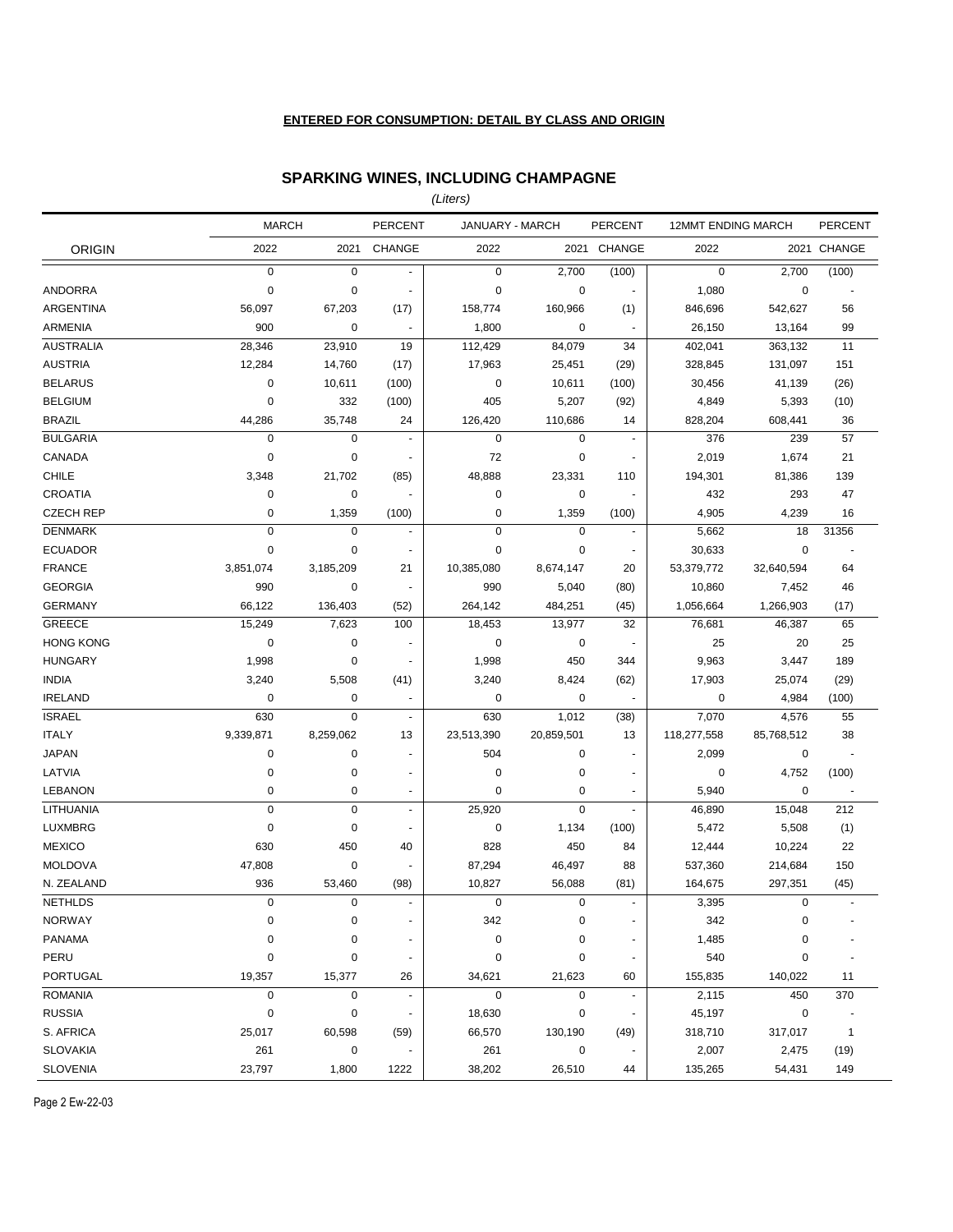# **SPARKING WINES, INCLUDING CHAMPAGNE**

*(Liters)*

|                   | <b>MARCH</b> |            | PERCENT                  | JANUARY - MARCH |            | PERCENT                  | <b>12MMT ENDING MARCH</b> |             | <b>PERCENT</b> |
|-------------------|--------------|------------|--------------------------|-----------------|------------|--------------------------|---------------------------|-------------|----------------|
| <b>ORIGIN</b>     | 2022         | 2021       | CHANGE                   | 2022            | 2021       | CHANGE                   | 2022                      | 2021        | CHANGE         |
| <b>SPAIN</b>      | 1,451,446    | 1,143,888  | 27                       | 4.256.921       | 3,562,516  | 19                       | 26,674,039                | 16,424,280  | 62             |
| SWEDEN            | 0            | 0          |                          | 3,600           | 0          |                          | 4,032                     | 0           |                |
| SWITZLD           | 8,100        |            | $\overline{a}$           | 10.260          | 0          | $\overline{a}$           | 29.421                    | 2,682       | 997            |
| <b>U. KINGDOM</b> | 5,678        | 1,439      | 295                      | 41.154          | 1.493      | 2656                     | 76.755                    | 44,065      | 74             |
| <b>UKRAINE</b>    | 15,552       |            | $\overline{\phantom{0}}$ | 19.224          | 2,457      | 682                      | 64.584                    | 14,854      | 335            |
| <b>URUGUAY</b>    | 0            |            | $\overline{\phantom{a}}$ | 360             | 0          | $\overline{\phantom{0}}$ | 1.827                     | 315         | 480            |
| <b>TOTAL</b>      | 15.023.017   | 13.046.442 | 15                       | 39,270,192      | 34.320.150 | 14                       | 203,833,574               | 139.111.649 | 47             |

### **STILL WINES, TABLE**

*(Liters)*

|                   | <b>MARCH</b> |             | PERCENT        |             | JANUARY - MARCH |                          | PERCENT<br>12MMT ENDING MARCH |             | PERCENT     |
|-------------------|--------------|-------------|----------------|-------------|-----------------|--------------------------|-------------------------------|-------------|-------------|
| <b>ORIGIN</b>     | 2022         | 2021        | CHANGE         | 2022        |                 | 2021 CHANGE              | 2022                          |             | 2021 CHANGE |
|                   | $\mathbf 0$  | $\Omega$    | $\overline{a}$ | $\mathbf 0$ | $\mathbf 0$     | $\overline{\phantom{a}}$ | 2,610                         | 4,050       | (36)        |
| <b>ALBANIA</b>    | $\mathbf 0$  | 0           | $\mathbf{r}$   | $\mathbf 0$ | $\mathbf 0$     | ÷,                       | $\mathbf 0$                   | 3,024       | (100)       |
| ANGUILLA          | 18,000       | 39,564      | (55)           | 20,304      | 43,164          | (53)                     | 36,504                        | 60,714      | (40)        |
| <b>ARGENTINA</b>  | 3,891,386    | 3,888,595   | $\Omega$       | 12,287,402  | 9,938,930       | 24                       | 54,685,954                    | 50,337,585  | 9           |
| ARMENIA           | 9,450        | 20,960      | (55)           | 22,302      | 36,985          | (40)                     | 213,835                       | 159,047     | 34          |
| <b>AUSTRALIA</b>  | 10,601,421   | 10,608,320  | $\mathbf 0$    | 26,438,770  | 28,807,414      | (8)                      | 94,781,446                    | 120,153,513 | (21)        |
| <b>AUSTRIA</b>    | 307,512      | 302,924     | 2              | 630,238     | 682,862         | (8)                      | 4,215,419                     | 3,368,834   | 25          |
| <b>BAHRAIN</b>    | 0            | $\mathbf 0$ |                | 73          | 22              | 232                      | 215                           | 22          | 877         |
| <b>BELGIUM</b>    | 27,477       | 29,988      | (8)            | 44,340      | 61,461          | (28)                     | 134,213                       | 388,922     | (65)        |
| <b>BELIZE</b>     | 0            | 0           |                | 0           | 0               |                          | 1,386                         | 456         | 204         |
| <b>BOLIVIA</b>    | $\pmb{0}$    | $\mathbf 0$ | $\mathbf{r}$   | $\mathbf 0$ | $\mathbf 0$     | $\sim$                   | 18,051                        | 5,103       | 254         |
| <b>BOSNIA</b>     | $\mathbf 0$  | 0           |                | 4,266       | 2,541           | 68                       | 9,846                         | 22,515      | (56)        |
| <b>BRAZIL</b>     | 7,560        | $\mathbf 0$ | $\blacksquare$ | 43,254      | 19,218          | 125                      | 150,773                       | 217,098     | (31)        |
| <b>BULGARIA</b>   | 35,820       | 36,983      | (3)            | 104,295     | 102,598         | $\overline{2}$           | 737,718                       | 428,473     | 72          |
| CANADA            | 3,115        | 37,969      | (92)           | 21,069      | 50,191          | (58)                     | 219,180                       | 119,276     | 84          |
| <b>CHILE</b>      | 12,635,462   | 11,143,096  | 13             | 38,722,319  | 30,833,301      | 26                       | 167,600,090                   | 139,983,572 | 20          |
| <b>CHINA</b>      | 0            | $\mathbf 0$ | $\blacksquare$ | $\mathbf 0$ | $\mathbf 0$     | $\blacksquare$           | 1,396                         | 17,829      | (92)        |
| <b>COLOMBIA</b>   | 0            | $\mathbf 0$ | $\blacksquare$ | 0           | 0               | $\sim$                   | 900                           | $\mathbf 0$ |             |
| <b>COSTA RICA</b> | $\mathbf 0$  | $\Omega$    |                | $\Omega$    | $\mathbf 0$     | $\blacksquare$           | $\mathbf 0$                   | 4,140       | (100)       |
| <b>CROATIA</b>    | 16,155       | 6,012       | 169            | 23,914      | 12,384          | 93                       | 197,704                       | 120,832     | 64          |
| <b>CYPRUS</b>     | $\mathbf 0$  | $\mathbf 0$ |                | 6,426       | $\mathbf 0$     |                          | 26,324                        | 2,862       | 820         |
| <b>CZECH REP</b>  | 846          | 3,096       | (73)           | 2,988       | 3,474           | (14)                     | 73,392                        | 29,932      | 145         |
| <b>DENMARK</b>    | 0            | 797         | (100)          | 0           | 797             | (100)                    | 25,695                        | 977         | 2530        |
| DOM REP           | 72,558       | 77,427      | (6)            | 107,703     | 97,542          | 10                       | 387,558                       | 356,220     | 9           |
| <b>ETHIOPIA</b>   | $\mathbf 0$  | $\mathbf 0$ | $\blacksquare$ | 0           | 0               | $\blacksquare$           | 9,000                         | $\mathbf 0$ | $\sim$      |
| <b>FRANCE</b>     | 10,714,736   | 9,891,568   | 8              | 24,449,500  | 23,772,652      | 3                        | 122,591,402                   | 88,092,656  | 39          |
| <b>GEORGIA</b>    | 108,988      | 33,409      | 226            | 176,887     | 111,397         | 59                       | 772,845                       | 608,110     | 27          |
| <b>GERMANY</b>    | 1,572,934    | 1,142,571   | 38             | 3,524,456   | 3,035,930       | 16                       | 17,542,370                    | 14,944,278  | 17          |
| GREECE            | 285,478      | 115,327     | 148            | 536,600     | 261,024         | 106                      | 2,410,014                     | 1,205,679   | 100         |
| <b>HAITI</b>      | 0            | $\mathbf 0$ |                | 0           | 0               |                          | 540                           | $\mathbf 0$ |             |

Page 3 Ew-22-03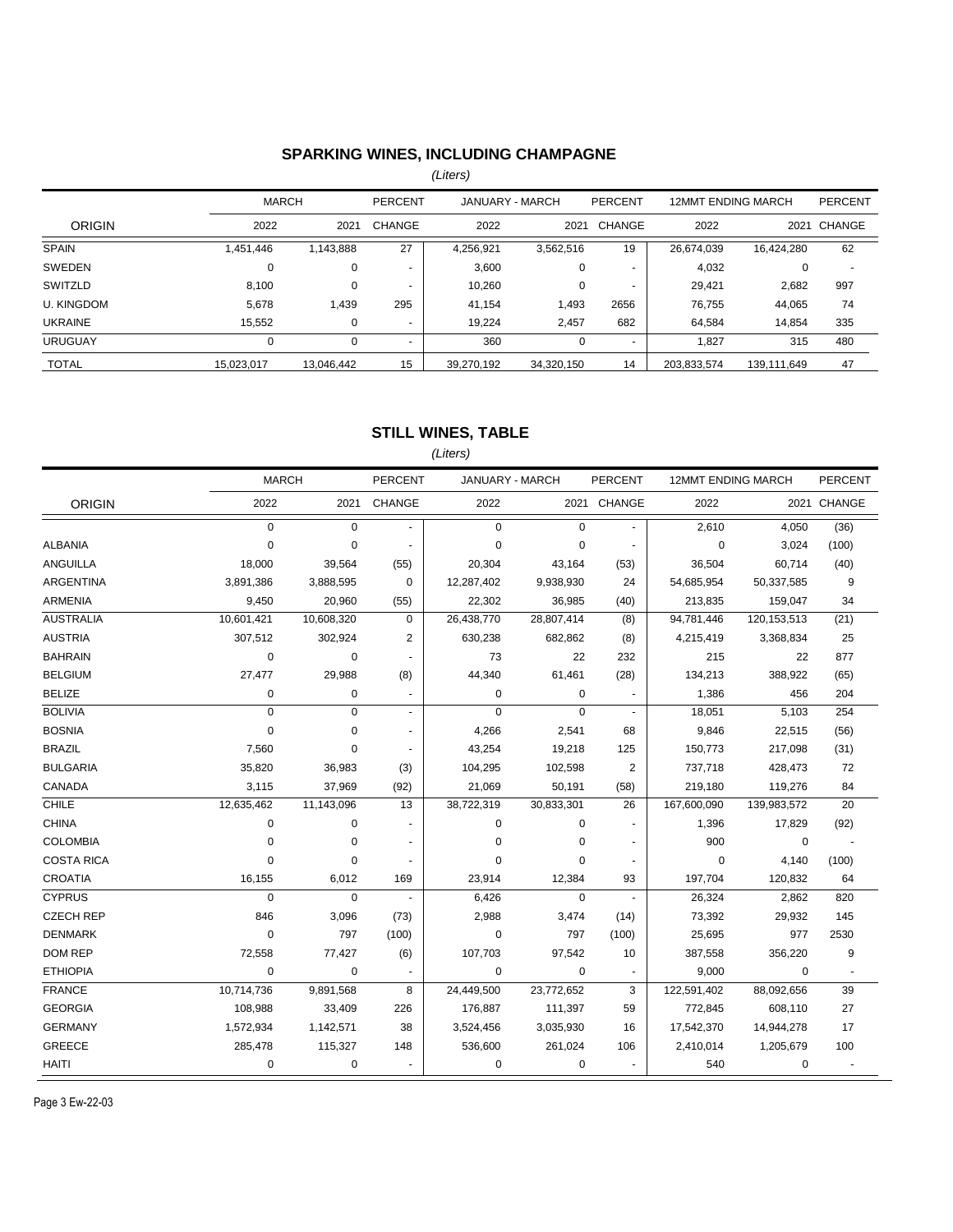# **STILL WINES, TABLE**

*(Liters)*

|                   | <b>MARCH</b> |             | <b>PERCENT</b>           | JANUARY - MARCH |            | <b>PERCENT</b>           | <b>12MMT ENDING MARCH</b> |             | <b>PERCENT</b>           |
|-------------------|--------------|-------------|--------------------------|-----------------|------------|--------------------------|---------------------------|-------------|--------------------------|
| <b>ORIGIN</b>     | 2022         | 2021        | <b>CHANGE</b>            | 2022            |            | 2021 CHANGE              | 2022                      |             | 2021 CHANGE              |
| <b>HONG KONG</b>  | $\mathbf 0$  | 102         | (100)                    | $\mathbf 0$     | 102        | (100)                    | 1,531                     | 1,997       | (23)                     |
| <b>HUNGARY</b>    | 64,563       | 33,011      | 96                       | 128,690         | 74,461     | 73                       | 771,878                   | 593,328     | 30                       |
| <b>INDIA</b>      | 5,400        | 1,080       | 400                      | 11,808          | 1,080      | 993                      | 27,111                    | 13,055      | 108                      |
| <b>IRELAND</b>    | 69           | 0           |                          | 69              | 0          | $\overline{\phantom{a}}$ | 12,309                    | 21,210      | (42)                     |
| <b>ISRAEL</b>     | 297,191      | 320,470     | (7)                      | 1,089,293       | 1,174,506  | (7)                      | 3,008,615                 | 2,365,151   | 27                       |
| <b>ITALY</b>      | 17,562,019   | 15,843,912  | 11                       | 50,972,067      | 52,243,173 | (2)                      | 257, 171, 849             | 236,069,135 | 9                        |
| <b>JAMAICA</b>    | 20,070       | 0           |                          | 21,213          | 30,420     | (30)                     | 144,738                   | 153,621     | (6)                      |
| <b>JAPAN</b>      | 0            | 0           | ä,                       | 0               | 29         | (100)                    | 3,716                     | 326         | 1040                     |
| KOREA, S.         | 0            | 0           | $\overline{\phantom{a}}$ | 0               | 0          |                          | 32                        | 0           |                          |
| <b>KOSOVO</b>     | 225          | $\mathbf 0$ | $\blacksquare$           | 6,345           | $\pmb{0}$  | $\blacksquare$           | 80,145                    | 20,930      | 283                      |
| <b>LEBANON</b>    | 20,826       | 10,744      | 94                       | 62,127          | 25,910     | 140                      | 248,408                   | 161,151     | 54                       |
| LITHUANIA         | 0            | 0           |                          | 90,720          | 5,940      | 1427                     | 323,585                   | 172,964     | 87                       |
| <b>LUXMBRG</b>    | $\mathbf 0$  | $\mathbf 0$ |                          | 0               | 3,540      | (100)                    | 14,295                    | 8,388       | 70                       |
| MACEDONIA         | 11,106       | 7,440       | 49                       | 27,324          | 12,516     | 118                      | 144,355                   | 120,783     | 20                       |
| <b>MARTINQ</b>    | $\mathbf 0$  | $\pmb{0}$   | $\blacksquare$           | $\mathbf 0$     | 0          | ٠                        | 378                       | $\mathbf 0$ | ä,                       |
| <b>MAURITANIA</b> | $\mathbf 0$  | $\mathbf 0$ |                          | $\mathbf 0$     | 0          |                          | $\pmb{0}$                 | 1,800       | (100)                    |
| <b>MEXICO</b>     | 29,066       | 48,008      | (39)                     | 82,293          | 56,249     | 46                       | 332,642                   | 214,934     | 55                       |
| <b>MOLDOVA</b>    | 42,087       | 37,494      | 12                       | 111,102         | 114,869    | (3)                      | 795,360                   | 635,742     | 25                       |
| <b>MONACO</b>     | 0            | $\mathbf 0$ |                          | $\mathbf 0$     | 0          |                          | $\pmb{0}$                 | 5,256       | (100)                    |
| <b>MONTENEGRO</b> | $\mathbf 0$  | 3,465       | (100)                    | 8,766           | 9,869      | (11)                     | 52,337                    | 42,841      | 22                       |
| <b>MOROCCO</b>    | $\mathbf 0$  | 486         | (100)                    | 0               | 4,311      | (100)                    | 24,840                    | 38,292      | (35)                     |
| N. ZEALAND        | 6,830,460    | 6,569,827   | 4                        | 23,918,046      | 21,318,039 | 12                       | 89,237,768                | 77,088,826  | 16                       |
| <b>NETHLDS</b>    | 6,336        | 4,000       | 58                       | 25,748          | 19,096     | 35                       | 116,482                   | 65,607      | 78                       |
| <b>PANAMA</b>     | 0            | 0           | $\overline{a}$           | 0               | 0          | $\overline{\phantom{a}}$ | 6,976                     | 0           | $\overline{\phantom{a}}$ |
| PARAGUAY          | $\mathbf 0$  | $\pmb{0}$   | $\blacksquare$           | $\mathbf 0$     | $\pmb{0}$  | ÷.                       | 6,660                     | $\mathbf 0$ | $\blacksquare$           |
| PERU              | 8,820        | 21,600      | (59)                     | 37,241          | 33,827     | 10                       | 199,766                   | 163,044     | 23                       |
| <b>POLAND</b>     | 0            | 0           |                          | 0               | 0          | $\overline{\phantom{a}}$ | 9,168                     | 3,840       | 139                      |
| <b>PORTUGAL</b>   | 1,449,883    | 1,990,105   | (27)                     | 3,697,108       | 5,217,632  | (29)                     | 20,791,787                | 21,376,128  | (3)                      |
| <b>ROMANIA</b>    | 7,650        | 53,937      | (86)                     | 94,734          | 135,969    | (30)                     | 636,458                   | 812,667     | (22)                     |
| S. AFRICA         | 823,418      | 978,485     | (16)                     | 11,198,697      | 2,693,738  | 316                      | 36,248,434                | 17,312,266  | 109                      |
| <b>SAN MARINO</b> | 0            | 0           |                          | 0               | 0          |                          | 5,580                     | 900         | 520                      |
| <b>SERBIA</b>     | 6,427        | 11,340      | (43)                     | 29,468          | 19,698     | 50                       | 87,724                    | 69,095      | 27                       |
| <b>SINGAPORE</b>  | $\pmb{0}$    | 0           |                          | 0               | 0          |                          | 16                        | 0           | $\overline{\phantom{a}}$ |
| <b>SLOVAKIA</b>   | 7,218        | 1,278       | 465                      | 8,118           | 3,690      | 120                      | 32,999                    | 26,631      | 24                       |
| <b>SLOVENIA</b>   | 87,586       | 25,704      | 241                      | 305,898         | 180,878    | 69                       | 1,037,061                 | 632,612     | 64                       |
| <b>SPAIN</b>      | 2,234,524    | 2,125,188   | 5                        | 6,862,180       | 4,905,667  | 40                       | 32,917,213                | 22,032,771  | 49                       |
| SWEDEN            | 0            | 0           |                          | 0               | 0          | $\overline{\phantom{a}}$ | 0                         | 930         | (100)                    |
| SWITZLD           | 28,776       | 37,406      | (23)                     | 52,047          | 92,500     | (44)                     | 633,783                   | 326,363     | 94                       |
| <b>THAILAND</b>   | 0            | 0           | $\overline{\phantom{a}}$ | 0               | 0          | $\blacksquare$           | 2,016                     | 0           | ÷,                       |
| <b>TURKEY</b>     | 10,103       | $\mathbf 0$ | $\blacksquare$           | 21,646          | 6,759      | 220                      | 82,416                    | 52,133      | 58                       |
| <b>U. KINGDOM</b> | 13,211       | 31,091      | (58)                     | 22,017          | 31,400     | (30)                     | 175,107                   | 40,393      | 334                      |
| <b>UKRAINE</b>    | 1,800        | 3,555       | (49)                     | 1,800           | 3,555      | (49)                     | 15,878                    | 20,813      | (24)                     |
| <b>URUGUAY</b>    | 4,284        | 61,886      | (93)                     | 50,615          | 134,813    | (62)                     | 312,300                   | 295,423     | 6                        |
| VENEZUELA         | 0            | 0           |                          | 0               | 0          |                          | 19,440                    | 0           |                          |
|                   |              |             |                          |                 |            |                          |                           |             |                          |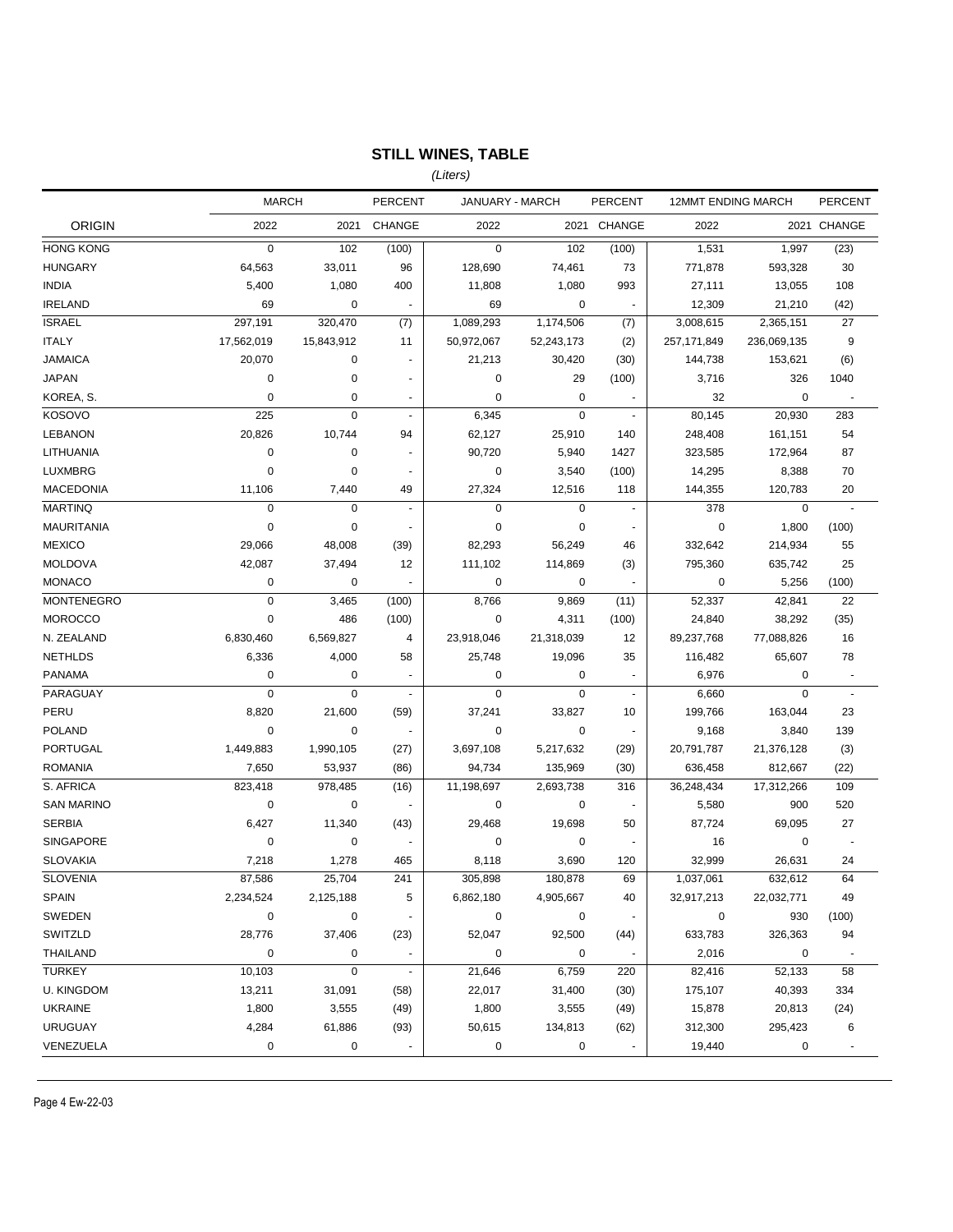### **STILL WINES, TABLE**

*(Liters)*

|                                                                   |            | <b>MARCH</b><br>PERCENT |        | JANUARY - MARCH |             | PERCENT | <b>12MMT ENDING MARCH</b> |             | PERCENT     |
|-------------------------------------------------------------------|------------|-------------------------|--------|-----------------|-------------|---------|---------------------------|-------------|-------------|
| ORIGIN                                                            | 2022       | 2021                    | CHANGE | 2022            | 2021        | CHANGE  | 2022                      |             | 2021 CHANGE |
| <b>TOTAL</b>                                                      | 69.882.016 | 65.600.220              |        | 206.104.286     | 186.428.123 |         | 912.579.536               | 801.597.065 | 14          |
| NOTE: Table wines containing not more than 14% alcohol by volume. |            |                         |        |                 |             |         |                           |             |             |

*NOTE: Table wines containing not more than 14% alcohol by volume.*

### **STILL WINES, FORTIFIED**

#### *(Liters)*

|                  | <b>MARCH</b> |             | <b>PERCENT</b> | JANUARY - MARCH |                | <b>PERCENT</b>           | <b>12MMT ENDING MARCH</b> |             | <b>PERCENT</b> |
|------------------|--------------|-------------|----------------|-----------------|----------------|--------------------------|---------------------------|-------------|----------------|
| <b>ORIGIN</b>    | 2022         | 2021        | <b>CHANGE</b>  | 2022            |                | 2021 CHANGE              | 2022                      |             | 2021 CHANGE    |
| <b>ARGENTINA</b> | 315,352      | 711,387     | (56)           | 1,138,717       | 2,273,670      | (50)                     | 8,144,321                 | 7,772,906   | 5              |
| <b>ARMENIA</b>   | 2,700        | $\mathbf 0$ | $\sim$         | 8,820           | 10,962         | (20)                     | 41,405                    | 30,721      | 35             |
| <b>AUSTRALIA</b> | 2,768,288    | 735,282     | 276            | 6,340,731       | 1,779,641      | 256                      | 14,864,069                | 8,455,073   | 76             |
| <b>AUSTRIA</b>   | 0            | 144         | (100)          | $\mathbf 0$     | 1,001          | (100)                    | 1,503                     | 2,383       | (37)           |
| <b>BAHRAIN</b>   | 0            | $\mathbf 0$ |                | 85              | $\mathbf 0$    | $\overline{\phantom{a}}$ | 85                        | $\pmb{0}$   | $\overline{a}$ |
| <b>BELGIUM</b>   | 35,028       | 10,548      | 232            | 77,552          | 11,878         | 553                      | 361,470                   | 38,249      | 845            |
| <b>BOLIVIA</b>   | 0            | $\mathbf 0$ |                | $\mathbf 0$     | 0              | $\ddot{\phantom{a}}$     | $\mathbf 0$               | 567         | (100)          |
| <b>BOSNIA</b>    | $\pmb{0}$    | $\mathbf 0$ | ÷,             | $\pmb{0}$       | 1,800          | (100)                    | 810                       | 3,285       | (75)           |
| <b>BRAZIL</b>    | 0            | $\mathbf 0$ | $\sim$         | 0               | $\pmb{0}$      | ÷.                       | 99                        | $\pmb{0}$   | $\sim$         |
| <b>BULGARIA</b>  | $\mathbf 0$  | $\mathbf 0$ | $\blacksquare$ | 8,260           | 10,500         | (21)                     | 37,060                    | 47,834      | (23)           |
| CANADA           | 18,023,982   | 19,133,782  | (6)            | 48,268,302      | 53,854,947     | (10)                     | 201,141,701               | 177,823,930 | 13             |
| <b>CHILE</b>     | 81,510       | 56,333      | 45             | 242,822         | 176,592        | 38                       | 1,211,293                 | 1,382,893   | (12)           |
| <b>CHINA</b>     | 0            | $\mathbf 0$ |                | $\mathbf 0$     | 0              | $\overline{\phantom{a}}$ | 1,532                     | 11,462      | (87)           |
| <b>CROATIA</b>   | 2,115        | $\mathbf 0$ | $\blacksquare$ | 2,516           | 1,485          | 69                       | 8,658                     | 7,323       | 18             |
| <b>CYPRUS</b>    | 0            | $\mathbf 0$ | $\mathbf{r}$   | 930             | $\mathbf 0$    | $\overline{\phantom{a}}$ | 7,827                     | 1,260       | 521            |
| <b>DENMARK</b>   | 37,800       | $\mathbf 0$ | $\blacksquare$ | 98,280          | $\mathbf 0$    | $\sim$                   | 387,750                   | 1,381       | 27977          |
| <b>FINLAND</b>   | 0            | 117         | (100)          | $\mathbf 0$     | 117            | (100)                    | $\mathbf 0$               | 117         | (100)          |
| <b>FRANCE</b>    | 1,532,654    | 2,065,440   | (26)           | 3,460,296       | 7,103,822      | (51)                     | 22,454,060                | 32,968,343  | (32)           |
| <b>GEORGIA</b>   | 963          | 450         | 114            | 3,393           | 2,538          | 34                       | 11,552                    | 11,086      | $\sqrt{4}$     |
| <b>GERMANY</b>   | 182          | 1,575       | (88)           | 30,875          | 19,858         | 55                       | 51,654                    | 66,601      | (22)           |
| <b>GREECE</b>    | 27,581       | 4,203       | 556            | 50,235          | 19,562         | 157                      | 234,589                   | 126,330     | 86             |
| <b>HONG KONG</b> | 0            | 50          | (100)          | 41              | 87             | (53)                     | 71                        | 118         | (40)           |
| <b>HUNGARY</b>   | $\mathbf 0$  | $\mathbf 0$ |                | 450             | $\mathbf 0$    | $\sim$                   | 7,834                     | 2,257       | 247            |
| <b>IRELAND</b>   | $\pmb{0}$    | 180         | (100)          | $\mathbf 0$     | 180            | (100)                    | 0                         | 180         | (100)          |
| <b>ISRAEL</b>    | 81,608       | 80,823      | $\mathbf{1}$   | 224,246         | 222,930        | $\mathbf{1}$             | 640,535                   | 547,640     | 17             |
| <b>ITALY</b>     | 797,434      | 657,336     | 21             | 2,210,323       | 2,002,973      | 10                       | 10,945,788                | 7,804,416   | 40             |
| <b>JAMAICA</b>   | 12,099       | 7,538       | 61             | 27,243          | 17,881         | 52                       | 134,033                   | 88,843      | 51             |
| <b>JAPAN</b>     | 3,725        | $\mathbf 0$ | $\blacksquare$ | 3,725           | 0              | $\overline{\phantom{a}}$ | 3,790                     | $\mathbf 0$ | ÷.             |
| KOREA, S.        | 32,436       | 10,368      | 213            | 157,068         | 52,254         | 201                      | 447,705                   | 292,917     | 53             |
| <b>KOSOVO</b>    | $\mathbf 0$  | $\mathbf 0$ | $\sim$         | $\mathbf 0$     | $\overline{0}$ | $\sim$                   | $\mathbf 0$               | 702         | (100)          |
| <b>LEBANON</b>   | 2,025        | 230         | 780            | 3,537           | 10,355         | (66)                     | 31,577                    | 49,744      | (37)           |
| <b>MACEDONIA</b> | $\pmb{0}$    | 2,772       | (100)          | 5,211           | 2,772          | 88                       | 10,305                    | 11,322      | (9)            |
| <b>MEXICO</b>    | 2,979        | 55,752      | (95)           | 3,330           | 66,357         | (95)                     | 112,119                   | 168,324     | (33)           |
| <b>MOLDOVA</b>   | 29,363       | 37,818      | (22)           | 61,775          | 75,335         | (18)                     | 385,636                   | 290,473     | 33             |
| <b>MOROCCO</b>   | $\pmb{0}$    | $\mathbf 0$ |                | $\mathbf 0$     | 450            | (100)                    | $\mathbf 0$               | 11,250      | (100)          |
| N. ZEALAND       | $\pmb{0}$    | 302         | (100)          | 14,385          | 23,324         | (38)                     | 104,918                   | 91,943      | 14             |

Page 5 Ew-22-03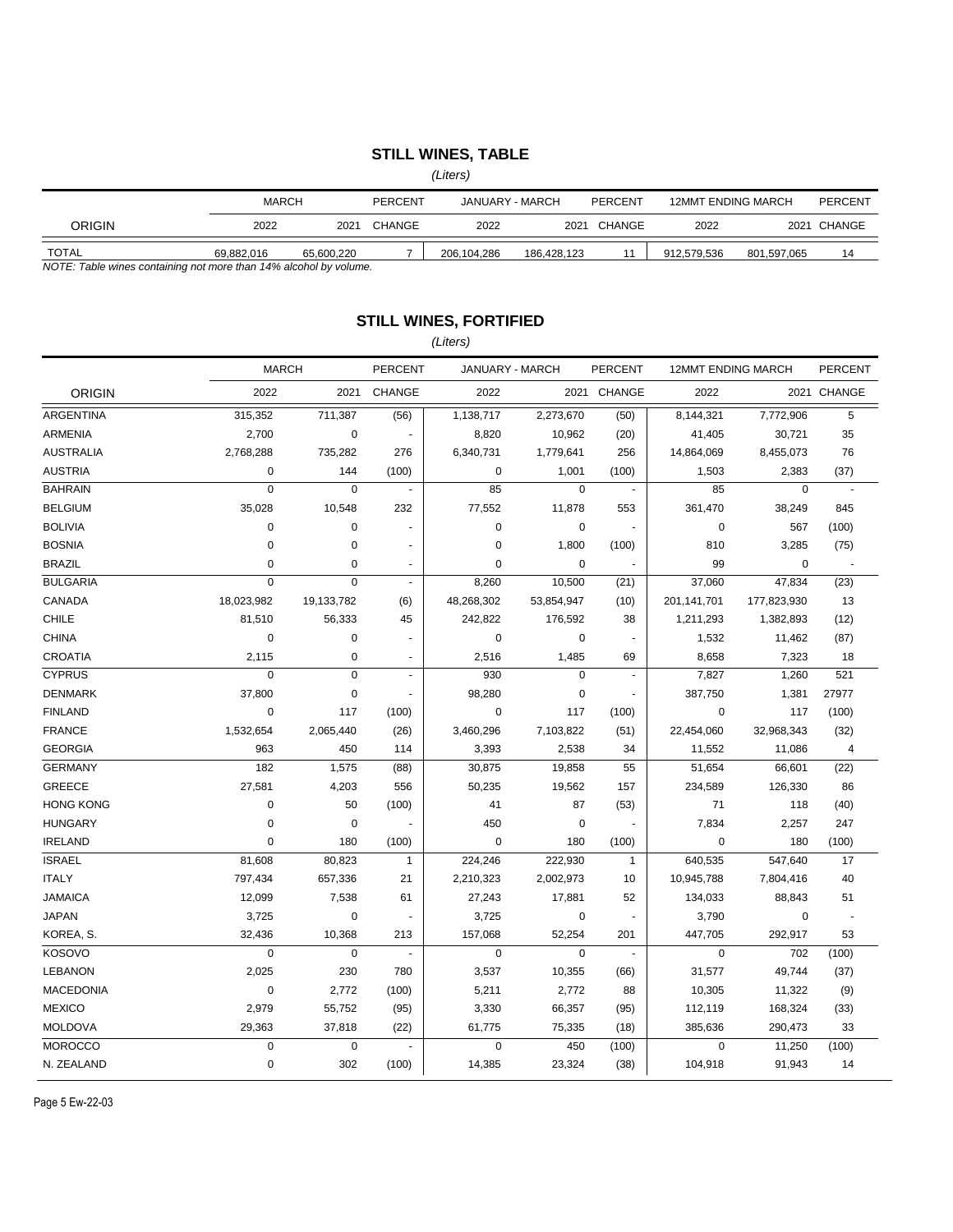### **STILL WINES, FORTIFIED**

*(Liters)*

|                   | <b>MARCH</b> |            | <b>PERCENT</b>           | JANUARY - MARCH |             | <b>PERCENT</b>           | <b>12MMT ENDING MARCH</b> |             | <b>PERCENT</b> |
|-------------------|--------------|------------|--------------------------|-----------------|-------------|--------------------------|---------------------------|-------------|----------------|
| <b>ORIGIN</b>     | 2022         | 2021       | <b>CHANGE</b>            | 2022            | 2021        | <b>CHANGE</b>            | 2022                      | 2021        | CHANGE         |
| <b>NETHLDS</b>    | 17,748       | 2,002      | 787                      | 36,974          | 26,917      | 37                       | 346,942                   | 151,321     | 129            |
| PERU              | 0            | 0          |                          | 234             | 0           |                          | 234                       | 0           |                |
| <b>POLAND</b>     | $\Omega$     | 0          | $\overline{\phantom{a}}$ | $\Omega$        | 0           | $\overline{\phantom{a}}$ | $\Omega$                  | 504         | (100)          |
| <b>PORTUGAL</b>   | 399,902      | 424,670    | (6)                      | 1,003,547       | 1,096,002   | (8)                      | 5,264,112                 | 4,178,805   | 26             |
| <b>ROMANIA</b>    | 0            | 0          | $\overline{\phantom{a}}$ | 5,425           | 0           | $\overline{\phantom{0}}$ | 11,768                    | 7,422       | 59             |
| S. AFRICA         | 18,109       | 44,980     | (60)                     | 222,683         | 230,100     | (3)                      | 966,791                   | 669,589     | 44             |
| <b>SERBIA</b>     | 0            | 0          | $\overline{a}$           | $\Omega$        | 0           |                          | 2,201                     | 990         | 122            |
| <b>SINGAPORE</b>  | $\Omega$     | 0          | $\blacksquare$           | $\Omega$        | 0           |                          | 0                         | 54          | (100)          |
| <b>SLOVENIA</b>   | 0            | 0          | $\blacksquare$           | 0               | 0           |                          | 137                       | 423         | (68)           |
| <b>SPAIN</b>      | 1,261,098    | 2,108,482  | (40)                     | 3,542,555       | 5,521,901   | (36)                     | 20,979,887                | 22,004,556  | (5)            |
| SWITZLD           | 72           | 27         | 167                      | 942             | 27          | 3389                     | 3,142                     | 3,560       | (12)           |
| <b>TURKEY</b>     | 0            | $\Omega$   | $\overline{\phantom{a}}$ | 473             | 0           |                          | 6,782                     | 3,735       | 82             |
| <b>U. KINGDOM</b> | 338          | 122        | 177                      | 629             | 478         | 32                       | 12,619                    | 1,757       | 618            |
| <b>UKRAINE</b>    | 0            | 3,726      | (100)                    | $\mathbf 0$     | 3,726       | (100)                    | 15,544                    | 26,613      | (42)           |
| <b>URUGUAY</b>    | 3,510        | 122        | 2777                     | 7,533           | 122         | 6075                     | 52,401                    | 18,257      | 187            |
| <b>UZBEKSTN</b>   | 0            | $\Omega$   | ٠                        | $\Omega$        | $\mathbf 0$ | $\overline{\phantom{a}}$ | 0                         | 2,160       | (100)          |
| <b>TOTAL</b>      | 25,490,601   | 26,156,561 | (3)                      | 67,264,143      | 74,622,544  | (10)                     | 289,448,309               | 265,181,619 | 9              |

*NOTE: Fortified wines containing more than 14% alcohol by volume.*

### **VERMOUTH**

*(Liters)*

|                   | <b>MARCH</b> |          | <b>PERCENT</b>           | JANUARY - MARCH |           | <b>PERCENT</b>           | <b>12MMT ENDING MARCH</b> |           | <b>PERCENT</b> |
|-------------------|--------------|----------|--------------------------|-----------------|-----------|--------------------------|---------------------------|-----------|----------------|
| <b>ORIGIN</b>     | 2022         | 2021     | <b>CHANGE</b>            | 2022            | 2021      | CHANGE                   | 2022                      | 2021      | CHANGE         |
| <b>ARGENTINA</b>  | $\mathbf 0$  | $\Omega$ | $\blacksquare$           | $\mathbf 0$     | 1,350     | (100)                    | 5,040                     | 7,650     | (34)           |
| <b>AUSTRALIA</b>  | 176          | 0        | $\blacksquare$           | 176             | 0         | $\overline{\phantom{a}}$ | 690                       | 0         |                |
| <b>CZECH REP</b>  | 0            | 18,642   | (100)                    | 13,170          | 18,642    | (29)                     | 107,193                   | 110,022   | (3)            |
| <b>FRANCE</b>     | 190,691      | 201,228  | (5)                      | 449,925         | 405,616   | 11                       | 1,609,668                 | 1,519,581 | 6              |
| <b>GREECE</b>     | 0            | $\Omega$ | $\blacksquare$           | 450             | 0         | $\overline{\phantom{a}}$ | 6,300                     | 5,778     | 9              |
| <b>ITALY</b>      | 825,580      | 496,562  | 66                       | 1,822,460       | 1,306,041 | 40                       | 7,199,030                 | 6,591,579 | 9              |
| <b>PORTUGAL</b>   | 0            | $\Omega$ | $\overline{\phantom{a}}$ | 0               | 0         |                          | 1,962                     | 0         |                |
| <b>SPAIN</b>      | 19,770       | 17,152   | 15                       | 39,573          | 28,198    | 40                       | 253,852                   | 101,526   | 150            |
| SWITZLD           | $\Omega$     | $\Omega$ | $\overline{\phantom{a}}$ | $\Omega$        | $\Omega$  | $\overline{\phantom{a}}$ | 1,994                     | 0         |                |
| <b>U. KINGDOM</b> | 0            | 0        | $\overline{a}$           | 0               | 0         | $\overline{\phantom{a}}$ | 2,880                     | 0         |                |
| <b>URUGUAY</b>    | 0            | $\Omega$ | $\blacksquare$           | 0               | 0         | ٠                        | 1,755                     | 0         |                |
| <b>TOTAL</b>      | 1,036,217    | 733,584  | 41                       | 2,325,754       | 1,759,847 | 32                       | 9,190,364                 | 8,336,136 | 10             |

# **CIDER, WHETHER STILL OR SPARKLING**

| (Liters) |              |                                              |        |      |      |        |      |  |                |
|----------|--------------|----------------------------------------------|--------|------|------|--------|------|--|----------------|
|          | <b>MARCH</b> | JANUARY - MARCH<br>PERCENT<br><b>PERCENT</b> |        |      |      |        |      |  | <b>PERCENT</b> |
| ORIGIN   | 2022         | 2021                                         | CHANGE | 2022 | 2021 | CHANGE | 2022 |  | 2021 CHANGE    |

Page 6 Ew-22-03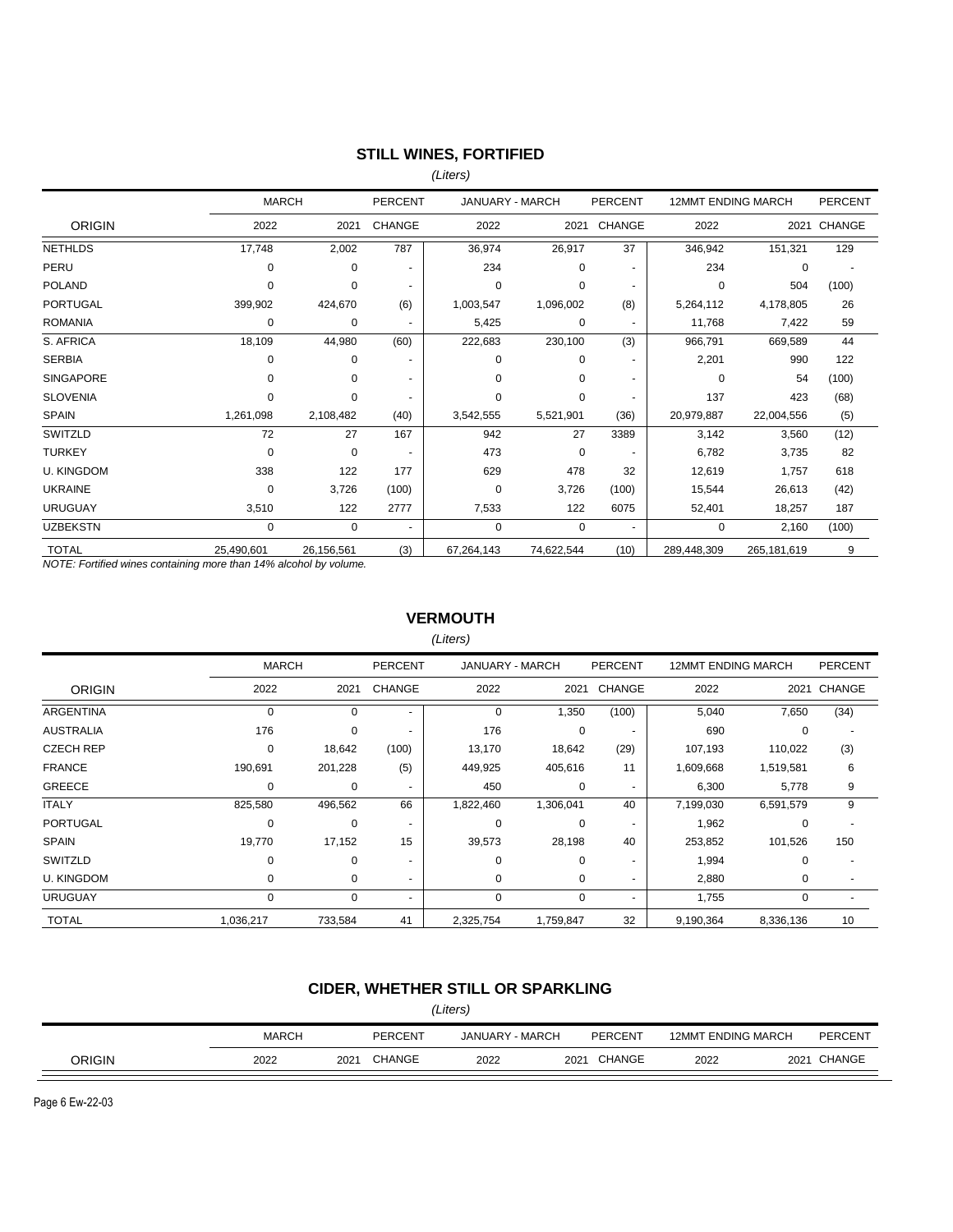# **CIDER, WHETHER STILL OR SPARKLING**

*(Liters)*

|                   | <b>MARCH</b> |             | <b>PERCENT</b> | JANUARY - MARCH |             | PERCENT                  | 12MMT ENDING MARCH |             | <b>PERCENT</b>           |
|-------------------|--------------|-------------|----------------|-----------------|-------------|--------------------------|--------------------|-------------|--------------------------|
| <b>ORIGIN</b>     | 2022         | 2021        | CHANGE         | 2022            |             | 2021 CHANGE              | 2022               |             | 2021 CHANGE              |
| <b>ARGENTINA</b>  | $\mathbf 0$  | $\mathbf 0$ | $\blacksquare$ | $\mathbf 0$     | $\mathbf 0$ |                          | 1,776,265          | 19,575      | 8974                     |
| <b>AUSTRALIA</b>  | 324          | 0           | ä,             | 324             | $\mathbf 0$ |                          | 1,449              | 189         | 667                      |
| <b>AUSTRIA</b>    | 69,552       | 0           | $\overline{a}$ | 69,552          | $\pmb{0}$   |                          | 83,452             | 338         | 24590                    |
| <b>BELGIUM</b>    | $\pmb{0}$    | $\mathbf 0$ | $\blacksquare$ | 0               | 162,000     | (100)                    | 221,653            | 822,000     | (73)                     |
| <b>BRAZIL</b>     | $\mathbf 0$  | $\mathbf 0$ | $\blacksquare$ | $\mathbf 0$     | 0           |                          | 3,643              | 0           |                          |
| CANADA            | $\pmb{0}$    | 3,179       | (100)          | 2,212           | 8,259       | (73)                     | 18,494             | 29,624      | (38)                     |
| CHILE             | $\pmb{0}$    | 270         | (100)          | $\pmb{0}$       | 270         | (100)                    | $\mathbf 0$        | 270         | (100)                    |
| <b>CZECH REP</b>  | 171          | $\mathbf 0$ |                | 171             | $\pmb{0}$   |                          | 171                | $\pmb{0}$   |                          |
| <b>DENMARK</b>    | 8,380        | $\mathbf 0$ | $\blacksquare$ | 8,380           | $\mathbf 0$ | $\blacksquare$           | 16,471             | 1,340       | 1129                     |
| <b>ESTONIA</b>    | $\mathbf 0$  | $\mathbf 0$ |                | $\mathbf 0$     | $\mathbf 0$ |                          | 2,880              | $\mathbf 0$ |                          |
| <b>FRANCE</b>     | 721,029      | 13,091      | 5408           | 902,227         | 77,432      | 1065                     | 6,145,842          | 5,715,751   | 8                        |
| <b>GERMANY</b>    | $\mathbf 0$  | 3,500       | (100)          | 9,190           | 4,600       | 100                      | 55,257             | 27,034      | 104                      |
| <b>IRELAND</b>    | 63,390       | 75,883      | (16)           | 701,567         | 331,677     | 112                      | 2,228,547          | 1,205,770   | 85                       |
| <b>ITALY</b>      | $\mathbf 0$  | 0           |                | 990             | $\pmb{0}$   | $\blacksquare$           | 21,719             | 495         | 4288                     |
| <b>JAPAN</b>      | $\mathbf 0$  | 0           | ٠              | $\mathbf 0$     | $\pmb{0}$   |                          | 180                | 0           |                          |
| LITHUANIA         | 4,320        | $\mathsf 0$ | $\blacksquare$ | 4,320           | 25,716      | (83)                     | 130,618            | 125,005     | $\overline{4}$           |
| <b>LUXMBRG</b>    | $\mathbf 0$  | 0           | ٠              | $\mathbf 0$     | $\mathbf 0$ |                          | 9,989              | 0           |                          |
| <b>MEXICO</b>     | $\mathbf 0$  | $\mathbf 0$ | ÷,             | $\mathbf 0$     | $\pmb{0}$   | $\overline{\phantom{a}}$ | 33,596             | 11,837      | 184                      |
| N. ZEALAND        | 0            | $\mathbf 0$ | $\overline{a}$ | $\mathbf 0$     | $\pmb{0}$   | $\blacksquare$           | 3,691              | 0           |                          |
| <b>NETHLDS</b>    | $\mathbf 0$  | 0           | ٠              | $\mathbf 0$     | $\mathbf 0$ | $\blacksquare$           | 19,200             | 0           | $\overline{\phantom{a}}$ |
| <b>POLAND</b>     | $\mathbf 0$  | $\mathbf 0$ | L.             | $\mathbf 0$     | 3,960       | (100)                    | 5,280              | 7,260       | (27)                     |
| <b>PORTUGAL</b>   | $\mathbf 0$  | 612         | (100)          | $\mathbf 0$     | 612         | (100)                    | 1,440              | 2,412       | (40)                     |
| S. AFRICA         | $\mathbf 0$  | $\pmb{0}$   | ٠              | 3,787           | 3,723       | $\overline{2}$           | 12,342             | 8,680       | 42                       |
| <b>SLOVENIA</b>   | $\mathbf 0$  | 0           |                | $\mathbf 0$     | $\mathbf 0$ |                          | 720                | 0           |                          |
| <b>SPAIN</b>      | 7,860        | 21,233      | (63)           | 158,353         | 72,523      | 118                      | 641,532            | 533,329     | 20                       |
| SWEDEN            | 52,201       | 97,311      | (46)           | 67,225          | 263,789     | (75)                     | 756,436            | 1,135,718   | (33)                     |
| SWITZLD           | $\mathbf 0$  | $\mathbf 0$ |                | $\mathbf 0$     | 0           | $\blacksquare$           | 0                  | 21,679      | (100)                    |
| <b>U. KINGDOM</b> | 60,642       | 497,287     | (88)           | 271,289         | 1,354,157   | (80)                     | 3,751,138          | 4,018,951   | (7)                      |
| <b>UKRAINE</b>    | $\mathbf 0$  | 0           |                | 0               | 0           |                          | 23,950             | 0           |                          |
| <b>TOTAL</b>      | 987,869      | 712,366     | 39             | 2,199,587       | 2,308,718   | (5)                      | 15,965,955         | 13,687,257  | 17                       |

### **RICE WINE OR SAKE**

*(Liters)*

|                  | <b>MARCH</b> |         | <b>PERCENT</b><br>JANUARY - MARCH |           | PERCENT   | <b>12MMT ENDING MARCH</b> |            | <b>PERCENT</b> |                          |
|------------------|--------------|---------|-----------------------------------|-----------|-----------|---------------------------|------------|----------------|--------------------------|
| <b>ORIGIN</b>    | 2022         | 2021    | <b>CHANGE</b>                     | 2022      | 2021      | CHANGE                    | 2022       | 2021           | CHANGE                   |
| <b>CHINA</b>     | 50.745       | 12,240  | 315                               | 149,913   | 83,283    | 80                        | 354,032    | 373,057        | (5)                      |
| JAPAN            | 999,812      | 559,211 | 79                                | 2,610,712 | 1,581,317 | 65                        | 9,754,995  | 5,359,021      | 82                       |
| KOREA, S.        | 210.555      | 341,376 | (38)                              | 838,811   | 807,063   | 4                         | 2,923,186  | 2,730,443      |                          |
| <b>SINGAPORE</b> | 0            |         | $\overline{a}$                    | 9,984     | 0         | $\overline{\phantom{a}}$  | 20.424     | 0              | $\overline{\phantom{a}}$ |
| TAIWAN           | 0            |         | $\overline{a}$                    | 0         | 13,824    | (100)                     | 74,138     | 45.948         | 61                       |
| <b>TOTAL</b>     | 1.261.112    | 912.827 | 38                                | 3.609.420 | 2,485,487 | 45                        | 13.126.775 | 8,508,469      | 54                       |

Page 7 Ew-22-03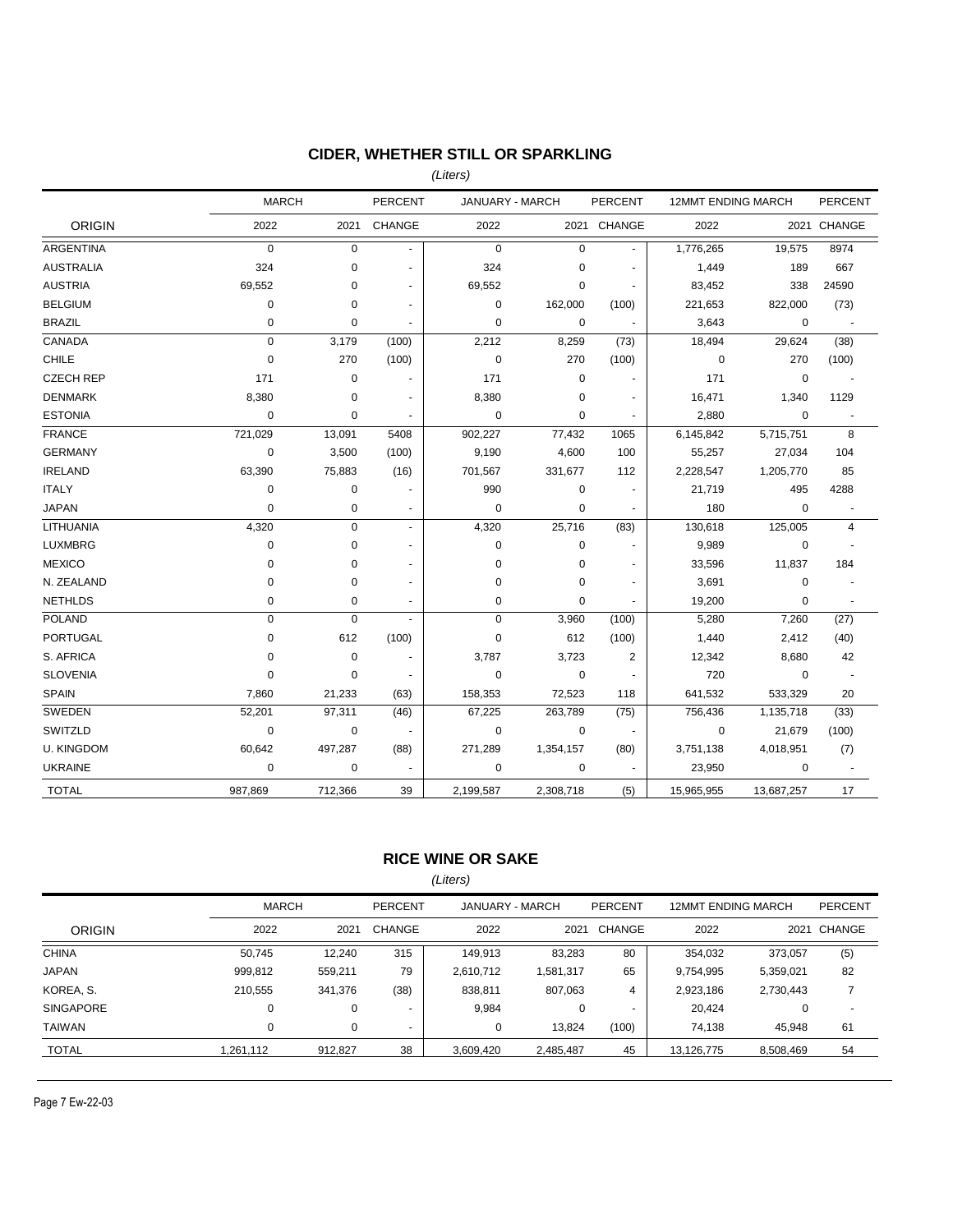### **OTHER FERMENTED ALCOHOL BEVERAGES**

*(Liters)*

|                    | <b>MARCH</b> |             | <b>PERCENT</b>           | JANUARY - MARCH |            | <b>PERCENT</b>           | <b>12MMT ENDING MARCH</b> |             | <b>PERCENT</b>           |
|--------------------|--------------|-------------|--------------------------|-----------------|------------|--------------------------|---------------------------|-------------|--------------------------|
| <b>ORIGIN</b>      | 2022         | 2021        | <b>CHANGE</b>            | 2022            |            | 2021 CHANGE              | 2022                      |             | 2021 CHANGE              |
| ARGENTINA          | $\mathbf 0$  | 136,369     | (100)                    | 0               | 327,239    | (100)                    | 361,618                   | 327,599     | 10                       |
| ARMENIA            | 1,008        | $\mathbf 0$ |                          | 2,414           | 2,763      | (13)                     | 33,506                    | 20,801      | 61                       |
| <b>AUSTRALIA</b>   | 93,600       | 87,480      | $\overline{7}$           | 215,505         | 229,500    | (6)                      | 1,074,282                 | 1,390,140   | (23)                     |
| <b>AUSTRIA</b>     | 0            | 63,072      | (100)                    | 0               | 65,606     | (100)                    | 177,208                   | 324,934     | (45)                     |
| <b>BELGIUM</b>     | 15,345       | 335,151     | (95)                     | 26,685          | 626,716    | (96)                     | 420,930                   | 732,357     | (43)                     |
| CANADA             | 4,731,610    | 7,466,865   | (37)                     | 11,442,469      | 22,425,547 | (49)                     | 71,301,595                | 59,811,360  | 19                       |
| <b>CHILE</b>       | 0            | 59,040      | (100)                    | $\mathbf 0$     | 61,920     | (100)                    | 78,270                    | 71,520      | 9                        |
| <b>CHINA</b>       | $\pmb{0}$    | 0           |                          | 17,097          | $\pmb{0}$  |                          | 25,295                    | $\mathbf 0$ | ÷,                       |
| <b>COLOMBIA</b>    | $\mathbf 0$  | 0           |                          | 0               | $\pmb{0}$  |                          | 0                         | 13,627      | (100)                    |
| <b>CROATIA</b>     | 567          | 0           | $\blacksquare$           | 1,134           | 567        | 100                      | 3,402                     | 1,107       | 207                      |
| <b>CZECH REP</b>   | $\pmb{0}$    | 0           | $\overline{\phantom{a}}$ | $\mathbf 0$     | $\pmb{0}$  | $\blacksquare$           | 909                       | $\mathbf 0$ | $\overline{\phantom{a}}$ |
| <b>DENMARK</b>     | 14,280       | 32,160      | (56)                     | 28,543          | 85,980     | (67)                     | 48,106                    | 297,862     | (84)                     |
| DOM REP            | $\pmb{0}$    | 20,650      | (100)                    | $\mathbf 0$     | 20,650     | (100)                    | 61,817                    | 72,164      | (14)                     |
| <b>FRANCE</b>      | 145,350      | 144,171     | 1                        | 417,726         | 408,741    | 2                        | 2,368,500                 | 1,715,586   | 38                       |
| <b>GERMANY</b>     | 667,500      | 1,289,514   | (48)                     | 1,792,883       | 3,231,370  | (45)                     | 11,944,945                | 12,530,099  | (5)                      |
| <b>GHANA</b>       | 0            | 7,140       | (100)                    | 5,781           | 7,140      | (19)                     | 19,773                    | 14,299      | 38                       |
| <b>GREECE</b>      | 1,140        | 0           |                          | 1,140           | 0          |                          | 1,140                     | $\mathbf 0$ |                          |
| <b>GUATEMALA</b>   | 0            | 20,306      | (100)                    | 0               | 81,224     | (100)                    | 331,909                   | 304,590     | 9                        |
| <b>HUNGARY</b>     | $\mathbf 0$  | 0           |                          | $\mathbf 0$     | $\pmb{0}$  |                          | 8,640                     | 3,600       | 140                      |
| <b>IRELAND</b>     | 996,000      | 183,688     | 442                      | 2,108,066       | 650,427    | 224                      | 9,910,616                 | 5,830,417   | 70                       |
| <b>ITALY</b>       | 4,444,155    | 5,155,093   | (14)                     | 9,313,114       | 13,862,418 | (33)                     | 67,428,791                | 54,340,957  | 24                       |
| <b>JAMAICA</b>     | 519          | 6,370       | (92)                     | 1,287           | 6,837      | (81)                     | 11,228                    | 8,521       | 32                       |
| <b>JAPAN</b>       | 49,167       | 50,487      | (3)                      | 213,259         | 151,224    | 41                       | 706,545                   | 534,973     | 32                       |
| KOREA, S.          | 47,955       | 39,354      | 22                       | 133,798         | 107,230    | 25                       | 647,575                   | 476,859     | 36                       |
| LITHUANIA          | 12,960       | 0           | $\blacksquare$           | 12,960          | 0          | $\blacksquare$           | 97,758                    | 36,180      | 170                      |
| <b>MEXICO</b>      | 3,784,556    | 11,343,264  | (67)                     | 14,375,390      | 33,926,882 | (58)                     | 61,757,906                | 122,758,966 | (50)                     |
| <b>MOLDOVA</b>     | $\pmb{0}$    | 0           |                          | $\mathbf 0$     | 10,440     | (100)                    | 70,169                    | 85,134      | (18)                     |
| N. ZEALAND         | $\pmb{0}$    | 0           |                          | $\mathbf 0$     | $\pmb{0}$  | ÷,                       | 24,732                    | 5,040       | 391                      |
| <b>NETHLDS</b>     | 368,694      | 3,686,357   | (90)                     | 1,100,272       | 6,331,717  | (83)                     | 22,579,655                | 19,751,484  | 14                       |
| <b>NIGERIA</b>     | 7,098        | 7,098       | $\mathbf 0$              | 7,098           | 7,098      | $\mathbf 0$              | 52,153                    | 31,709      | 64                       |
| PERU               | $\pmb{0}$    | 0           |                          | $\mathbf 0$     | 0          |                          | 29,986                    | 0           |                          |
| <b>PHILIPPINES</b> | $\mathbf 0$  | 1,446       | (100)                    | 0               | 1,446      | (100)                    | $\mathbf 0$               | 1,446       | (100)                    |
| <b>POLAND</b>      | 9,379        | 4,986       | 88                       | 19,351          | 21,525     | (10)                     | 3,520,624                 | 146,180     | 2308                     |
| PORTUGAL           | 29,664       | 2,466       | 1103                     | 33,426          | 4,698      | 611                      | 81,279                    | 99,205      | (18)                     |
| S. AFRICA          | $\mathbf 0$  | 0           | $\omega$                 | 8,226           | 2,772      | 197                      | 45,902                    | 20,867      | 120                      |
| SLOVAKIA           | 0            | 0           |                          | 0               | 0          | $\ddot{\phantom{0}}$     | 9,140                     | 10,074      | (9)                      |
| SPAIN              | 1,088,056    | 1,747,383   | (38)                     | 2,763,792       | 3,664,632  | (25)                     | 13,575,589                | 14,806,049  | (8)                      |
| SWEDEN             | 0            | 0           |                          | 0               | 0          | $\blacksquare$           | 756                       | 0           | $\overline{\phantom{a}}$ |
| TAIWAN             | 0            | 0           | $\overline{a}$           | 19,621          | 16,351     | 20                       | 19,621                    | 17,611      | 11                       |
| <b>TURKEY</b>      | $\pmb{0}$    | 0           | $\blacksquare$           | 540             | 0          | $\blacksquare$           | 540                       | $\mathbf 0$ |                          |
| U. KINGDOM         | 47,916       | 36,792      | 30                       | 465,952         | 107,155    | 335                      | 5,180,662                 | 429,850     | 1105                     |
| <b>UKRAINE</b>     | 0            | 0           | ä,                       | 0               | 4,271      | (100)                    | 0                         | 4,271       | (100)                    |
| VENEZUELA          | $\pmb{0}$    | 0           | $\overline{a}$           | 0               | 0          | $\overline{\phantom{a}}$ | 9,720                     | 0           |                          |
| W. SAMOA           | 0            | 0           |                          | 0               | 7,920      | (100)                    | 16,488                    | 16,474      | 0                        |
|                    |              |             |                          |                 |            |                          |                           |             |                          |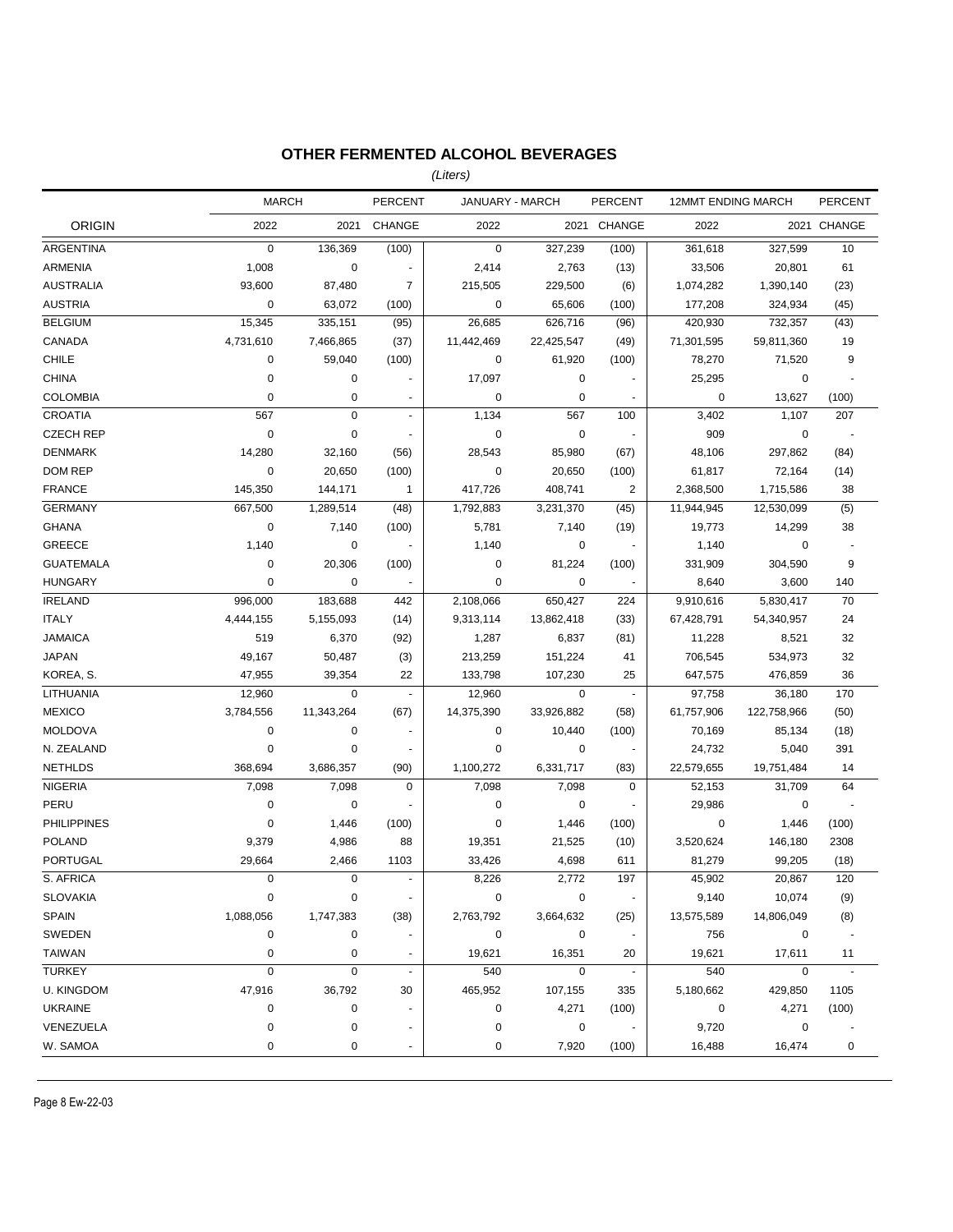### **OTHER FERMENTED ALCOHOL BEVERAGES**

*(Liters)*

|                       | <b>MARCH</b>     |                  | <b>PERCENT</b><br>JANUARY - MARCH |                             |               | <b>PERCENT</b>                                   | <b>12MMT ENDING MARCH</b> |                       | <b>PERCENT</b>       |
|-----------------------|------------------|------------------|-----------------------------------|-----------------------------|---------------|--------------------------------------------------|---------------------------|-----------------------|----------------------|
| <b>ORIGIN</b>         | 2022             | 2021             | CHANGE                            | 2022                        |               | 2021 CHANGE                                      | 2022                      |                       | 2021 CHANGE          |
| <b>TOTAL</b>          | 16,556,519       | 31,926,702       | (48)                              | 44,527,529                  | 86,460,006    | (48)                                             | 274,039,280               | 297,043,912           | (8)                  |
|                       |                  |                  |                                   | BEER, ALE, STOUT AND PORTER |               |                                                  |                           |                       |                      |
|                       |                  |                  |                                   | (Gallons)                   |               |                                                  |                           |                       |                      |
|                       | <b>MARCH</b>     |                  | PERCENT                           | JANUARY - MARCH             |               | <b>PERCENT</b>                                   | 12MMT ENDING MARCH        |                       | <b>PERCENT</b>       |
| <b>ORIGIN</b>         | 2022             | 2021             | CHANGE                            | 2022                        |               | 2021 CHANGE                                      | 2022                      | 2021                  | <b>CHANGE</b>        |
|                       | 0                | 0                |                                   | $\mathbf 0$                 | 0             | $\overline{a}$                                   | 0                         | 703                   | (100)                |
| <b>Bottled</b><br>Keg | 0<br>$\mathbf 0$ | 0<br>0           | $\overline{a}$                    | 0<br>$\mathbf 0$            | 0<br>0        | $\overline{\phantom{a}}$<br>$\ddot{\phantom{a}}$ | 0<br>0                    | 703<br>$\mathbf 0$    | (100)                |
| ARGENTINA             | 10,554           | 2,639            | 300                               | 10,554                      | 6,260         | 69                                               | 58,720                    | 39,406                | 49                   |
| <b>Bottled</b><br>Keg | 10,554<br>0      | 2,639<br>0       | 300<br>$\overline{\phantom{a}}$   | 10,554<br>$\mathbf 0$       | 6,260<br>0    | 69<br>÷,                                         | 58,720<br>0               | 39,406<br>0           | 49<br>$\sim$         |
| <b>ARMENIA</b>        | $\pmb{0}$        | $\mathbf 0$      |                                   | $\pmb{0}$                   | 4,713         | (100)                                            | 27,771                    | 28,152                | (1)                  |
| <b>Bottled</b><br>Keg | $\pmb{0}$<br>0   | 0<br>$\mathbf 0$ |                                   | $\pmb{0}$<br>$\mathbf 0$    | 4,713<br>0    | (100)                                            | 27,771<br>0               | 28,152<br>$\mathbf 0$ | (1)<br>$\sim$        |
| <b>AUSTRALIA</b>      | $\mathbf 0$      | $\mathbf 0$      |                                   | 2,782                       | 0             | ÷                                                | 16,232                    | 8,143                 | 99                   |
| <b>Bottled</b>        | $\pmb{0}$        | $\mathbf 0$      |                                   | 2,782                       | 0             | ÷                                                | 16,232                    | 6,954                 | 133                  |
| Keg<br><b>AUSTRIA</b> | 0<br>23,226      | 0<br>33,976      | $\blacksquare$<br>(32)            | $\mathbf 0$<br>115,424      | 0<br>88,052   | $\blacksquare$<br>31                             | 0<br>1,836,666            | 1,189<br>977,578      | (100)<br>88          |
| <b>Bottled</b>        | 17,599           | 23,832           | (26)                              | 75,085                      | 68,636        | 9                                                | 1,513,848                 | 891,649               | 70                   |
| Keg                   | 5,627            | 10,144           | (45)                              | 40,339                      | 19,417        | 108                                              | 322,817                   | 85,930                | 276                  |
| <b>BARBADOS</b>       | $\mathbf 0$      | 0                |                                   | 0                           | 0             | $\overline{\phantom{a}}$                         | 11,982                    | 6,327                 | 89                   |
| <b>Bottled</b><br>Keg | $\pmb{0}$<br>0   | 0<br>0           | $\overline{\phantom{a}}$          | 0<br>$\mathbf 0$            | 0<br>0        | $\overline{\phantom{a}}$<br>$\blacksquare$       | 11,982<br>0               | 6,327<br>0            | 89<br>$\blacksquare$ |
| <b>BELARUS</b>        | $\mathbf 0$      | 0                |                                   | $\pmb{0}$                   | 0             | $\blacksquare$                                   | 1,794                     | 7,476                 | (76)                 |
| <b>Bottled</b><br>Keg | $\mathbf 0$<br>0 | 0<br>0           | $\blacksquare$                    | 0<br>0                      | 0<br>0        | $\overline{a}$<br>$\blacksquare$                 | 1,794<br>0                | 7,476<br>$\mathbf 0$  | (76)                 |
| <b>BELGIUM</b>        | 403,061          | 4,359,618        | (91)                              | 1,481,111                   | 15,001,409    | (90)                                             | 21,364,980                | 54,958,264            | (61)                 |
| <b>Bottled</b>        | 303,377          | 4,026,989        | (92)                              | 1,152,179                   | 13,488,334    | (91)                                             | 15,080,557                | 50,691,025            | (70)                 |
| Keg                   | 99,685           | 332,630          | (70)                              | 328,933                     | 1,513,076     | (78)                                             | 6,284,423                 | 4,267,239             | 47                   |
| <b>BOLIVIA</b>        | 0                | 0                |                                   | $\pmb{0}$                   | 0             |                                                  | 0                         | 5,024                 | (100)                |
| <b>Bottled</b><br>Keg | 0<br>$\Omega$    | 0<br>$\Omega$    |                                   | 0<br>$\Omega$               | 0<br>$\Omega$ |                                                  | 0<br>0                    | 5,024<br>0            | (100)                |
| <b>BOSNIA</b>         | $\pmb{0}$        | 0                |                                   | 2,981                       | 0             |                                                  | 5,844                     | 2,266                 | 158                  |
| <b>Bottled</b>        | 0                | 0                |                                   | 2,981                       | 0             |                                                  | 5,844                     | 2,266                 | 158                  |
| Keg                   | 0                | 0                |                                   | $\mathbf 0$                 | 0             |                                                  | 0                         | $\mathbf 0$           | ÷,                   |
| <b>BRAZIL</b>         | 23,158           | 916              | 2428                              | 30,721                      | 3,072         | 900                                              | 94,621                    | 62,330                | 52                   |
| <b>Bottled</b>        | 23,158           | 916              | 2428                              | 30,721                      | 3,072         | 900                                              | 94,621                    | 62,330                | 52                   |
| Keg                   | 0                | 0                |                                   | 0                           | 0             |                                                  | 0                         | 0                     | $\blacksquare$       |
| <b>BULGARIA</b>       | 0                | 0                |                                   | $\pmb{0}$                   | 1,248         | (100)                                            | 20,620                    | 8,136                 | 153                  |
| <b>Bottled</b><br>Keg | 0<br>0           | 0<br>0           |                                   | 0<br>$\mathbf 0$            | 0<br>1,248    | (100)                                            | 7,000<br>13,620           | 3,500<br>4,636        | 100<br>194           |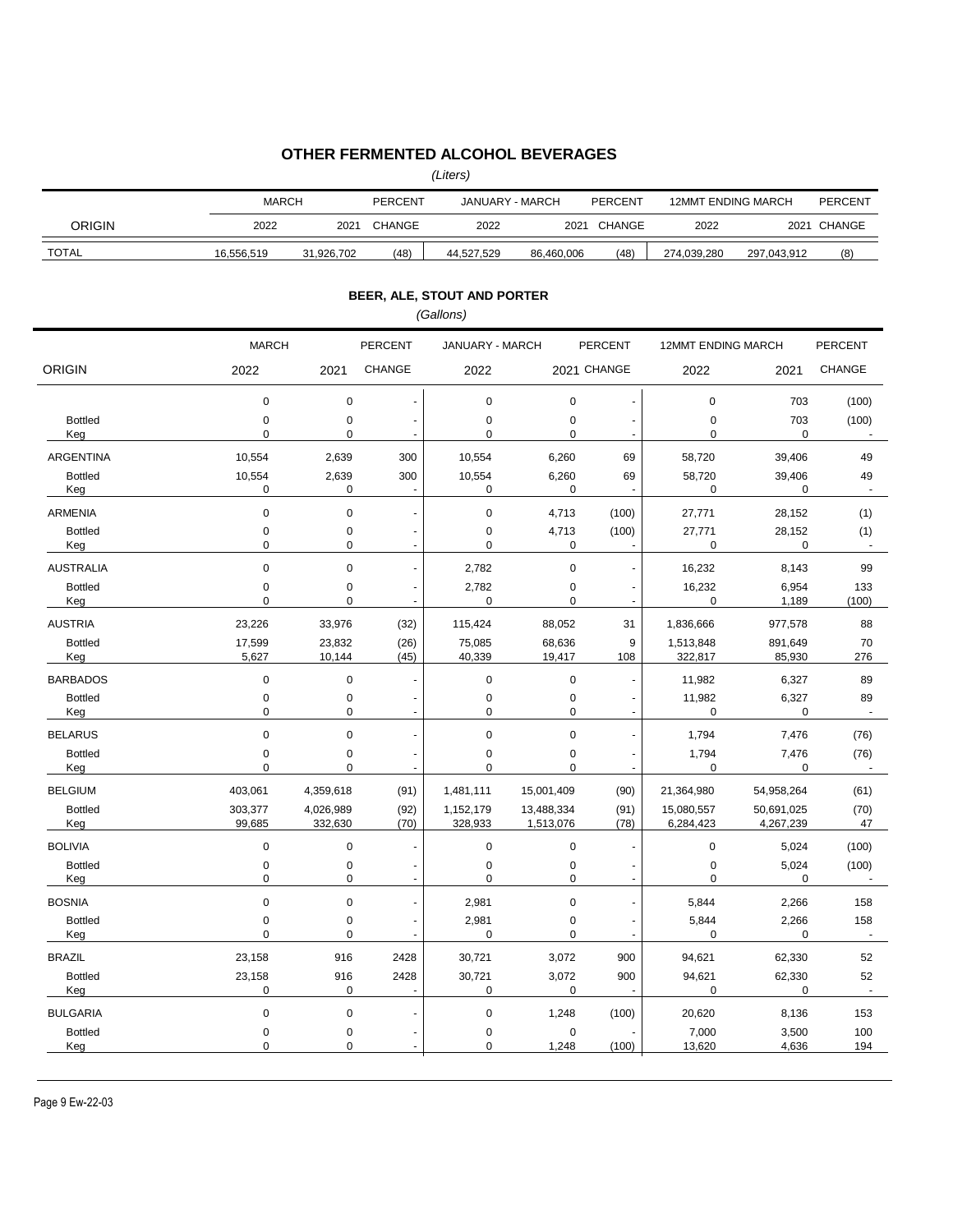*(Gallons)*

|                       | <b>MARCH</b>             |                      | <b>PERCENT</b>                  | JANUARY - MARCH        |                      | <b>PERCENT</b>                                       | <b>12MMT ENDING MARCH</b> |                         | <b>PERCENT</b>       |
|-----------------------|--------------------------|----------------------|---------------------------------|------------------------|----------------------|------------------------------------------------------|---------------------------|-------------------------|----------------------|
| <b>ORIGIN</b>         | 2022                     | 2021                 | <b>CHANGE</b>                   | 2022                   |                      | 2021 CHANGE                                          | 2022                      | 2021                    | <b>CHANGE</b>        |
| <b>CAMBODIA</b>       | $\mathbf 0$              | 0                    | $\overline{a}$                  | $\mathbf 0$            | 0                    | $\blacksquare$                                       | 8,821                     | 2,806                   | 214                  |
| <b>Bottled</b><br>Keg | $\mathbf 0$<br>0         | 0<br>0               | ٠                               | 0<br>0                 | $\pmb{0}$<br>0       |                                                      | 8,821<br>0                | 2,806<br>0              | 214                  |
| CAMEROON              | $\mathbf 0$              | 3,836                | (100)                           | 1,390                  | 7,124                | (80)                                                 | 29,269                    | 13,061                  | 124                  |
| <b>Bottled</b><br>Keg | $\pmb{0}$<br>$\mathbf 0$ | 3,836<br>0           | (100)                           | 1,390<br>0             | 7,124<br>0           | (80)                                                 | 29,269<br>0               | 13,061<br>0             | 124                  |
| CANADA                | 3,077,023                | 2,314,622            | 33                              | 7,831,114              | 7,691,495            | $\overline{c}$                                       | 37,586,683                | 37,377,717              | $\mathbf{1}$         |
| <b>Bottled</b><br>Keg | 2,681,369<br>395,654     | 2,042,696<br>271,926 | 31<br>46                        | 6,839,456<br>991,658   | 7,170,993<br>520,502 | (5)<br>91                                            | 33,215,865<br>4,370,818   | 35,569,824<br>1,807,893 | (7)<br>142           |
| <b>CHILE</b>          | 0                        | 0                    | ä,                              | $\mathbf 0$            | 0                    | $\blacksquare$                                       | 42,955                    | 1,255                   | 3322                 |
| <b>Bottled</b><br>Keg | $\pmb{0}$<br>$\mathbf 0$ | 0<br>0               |                                 | $\mathbf 0$<br>0       | 0<br>$\pmb{0}$       | $\overline{\phantom{a}}$                             | 42,955<br>0               | 1,255<br>0              | 3322                 |
| <b>CHINA</b>          | 159,973                  | 33,763               | 374                             | 308,884                | 94,772               | 226                                                  | 966,736                   | 399,488                 | 142                  |
| <b>Bottled</b><br>Keg | 159,444<br>528           | 33,763<br>0          | 372<br>J.                       | 305,692<br>3,191       | 94,772<br>0          | 223                                                  | 963,545<br>3,191          | 397,903<br>1,585        | 142<br>101           |
| <b>COLOMBIA</b>       | 3,515                    | 17,575               | (80)                            | 14,060                 | 20,655               | (32)                                                 | 47,391                    | 63,868                  | (26)                 |
| <b>Bottled</b><br>Keg | 3,515<br>$\pmb{0}$       | 17,575<br>0          | (80)                            | 14,060<br>0            | 20,655<br>0          | (32)                                                 | 47,391<br>0               | 63,868<br>0             | (26)                 |
| <b>COSTA RICA</b>     | $\mathbf 0$              | 4,430                | (100)                           | 14,585                 | 18,325               | (20)                                                 | 95,396                    | 103,814                 | (8)                  |
| <b>Bottled</b><br>Keg | $\pmb{0}$<br>0           | 4,430<br>0           | (100)                           | 12,694<br>1,891        | 18,325<br>0          | (31)                                                 | 93,505<br>1,891           | 103,814<br>0            | (10)                 |
| <b>CROATIA</b>        | $\mathbf 0$              | $\mathbf 0$          | $\overline{a}$                  | 3,038                  | $\pmb{0}$            | $\blacksquare$                                       | 20,614                    | 11,993                  | 72                   |
| <b>Bottled</b><br>Keg | 0<br>0                   | 0<br>0               | $\frac{1}{2}$<br>$\blacksquare$ | 3,038<br>$\mathbf 0$   | 0<br>0               | $\overline{\phantom{a}}$<br>$\overline{\phantom{a}}$ | 20,614<br>0               | 11,993<br>0             | 72                   |
| <b>CYPRUS</b>         | $\pmb{0}$                | $\mathbf 0$          | $\ddot{\phantom{0}}$            | 1,004                  | $\pmb{0}$            | ÷,                                                   | 3,515                     | 1,674                   | 110                  |
| <b>Bottled</b><br>Keg | 0<br>0                   | 0<br>0               | $\overline{a}$<br>ä,            | 1,004<br>$\mathbf 0$   | 0<br>0               | $\overline{\phantom{a}}$<br>$\blacksquare$           | 3,515<br>0                | 1,674<br>0              | 110                  |
| <b>CZECH REP</b>      | 247,991                  | 185,123              | 34                              | 555,717                | 440,776              | 26                                                   | 2,376,395                 | 2,040,750               | 16                   |
| <b>Bottled</b><br>Keg | 226,817<br>21,174        | 172,731<br>12,392    | 31<br>71                        | 518,463<br>37,254      | 428,384<br>12,392    | 21<br>201                                            | 2,149,192<br>227,203      | 1,945,392<br>95,357     | 10<br>138            |
| <b>DENMARK</b>        | 68,842                   | 58,301               | 18                              | 141,679                | 148,880              | (5)                                                  | 777,729                   | 655,155                 | 19                   |
| <b>Bottled</b><br>Keg | 68,842<br>0              | 58,301<br>0          | 18<br>$\blacksquare$            | 141,679<br>$\mathbf 0$ | 148,880<br>0         | (5)                                                  | 754,733<br>22,996         | 654,231<br>925          | 15<br>2387           |
| DOM REP               | 10,006                   | 70,248               | (86)                            | 13,697                 | 77,630               | (82)                                                 | 168,472                   | 474,073                 | (64)                 |
| <b>Bottled</b><br>Keg | 10,006<br>0              | 70,248<br>0          | (86)                            | 13,697<br>0            | 77,630<br>0          | (82)                                                 | 168,472<br>0              | 474,073<br>0            | (64)                 |
| <b>ECUADOR</b>        | 3,365                    | 2,488                | 35                              | 7,647                  | 7,111                | 8                                                    | 45,519                    | 26,380                  | 73                   |
| <b>Bottled</b><br>Keg | 3,365<br>0               | 2,488<br>0           | 35<br>÷,                        | 7,647<br>0             | 7,111<br>0           | 8<br>٠                                               | 45,519<br>0               | 26,380<br>0             | 73<br>$\blacksquare$ |
| EL SLVADR             | $\pmb{0}$                | 55,739               | (100)                           | 5,938                  | 85,574               | (93)                                                 | 434,284                   | 342,075                 | 27                   |
| <b>Bottled</b><br>Keg | 0<br>0                   | 55,739<br>0          | (100)<br>$\blacksquare$         | 5,938<br>0             | 85,574<br>0          | (93)                                                 | 434,284<br>0              | 342,075<br>0            | 27<br>$\blacksquare$ |
| <b>ERITREA</b>        | 2,301                    | $\pmb{0}$            |                                 | 2,301                  | 8,674                | (73)                                                 | 11,002                    | 8,674                   | 27                   |
| <b>Bottled</b><br>Keg | 2,301<br>0               | 0<br>0               | $\blacksquare$                  | 2,301<br>0             | 8,674<br>0           | (73)                                                 | 11,002<br>0               | 8,674<br>0              | 27<br>$\blacksquare$ |
| <b>ESTONIA</b>        | 34,998                   | 5,833                | 500                             | 34,998                 | 31,168               | 12                                                   | 179,124                   | 84,720                  | 111                  |

Page 10 Ew-22-03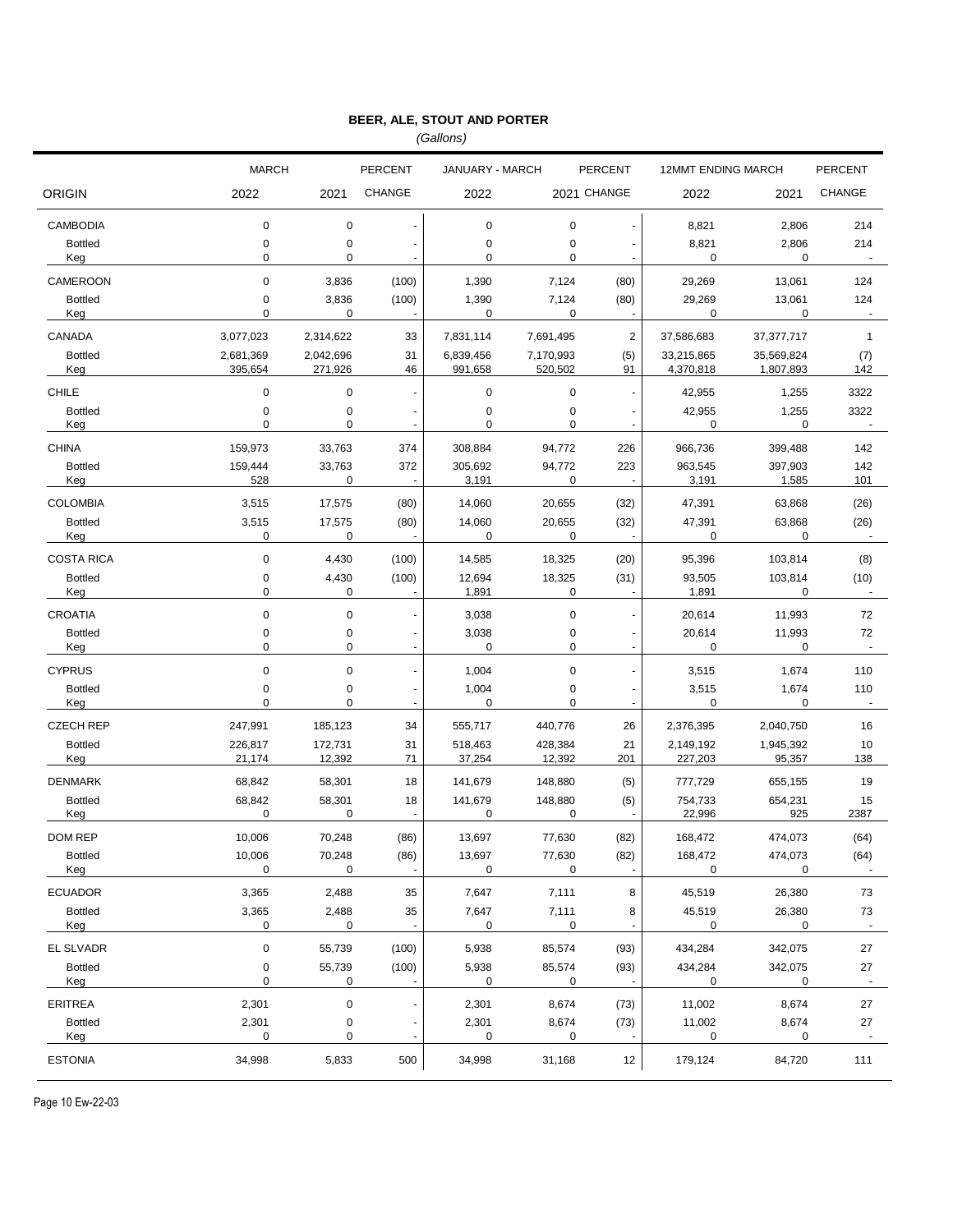*(Gallons)*

|                                    | <b>MARCH</b>       |                    | <b>PERCENT</b> | JANUARY - MARCH       |                    | PERCENT                  | <b>12MMT ENDING MARCH</b> |                        | <b>PERCENT</b>           |
|------------------------------------|--------------------|--------------------|----------------|-----------------------|--------------------|--------------------------|---------------------------|------------------------|--------------------------|
| <b>ORIGIN</b>                      | 2022               | 2021               | <b>CHANGE</b>  | 2022                  |                    | 2021 CHANGE              | 2022                      | 2021                   | <b>CHANGE</b>            |
| <b>Bottled</b><br>Keg              | 34,998<br>0        | 5,833<br>0         | 500            | 34,998<br>$\mathbf 0$ | 31,168<br>0        | 12<br>$\sim$             | 168,446<br>10,678         | 84,720<br>0            | 99<br>$\sim$             |
| <b>ETHIOPIA</b>                    | 4,285              | $\mathbf 0$        |                | 11,234                | 0                  | $\blacksquare$           | 22,423                    | 20,000                 | 12                       |
| <b>Bottled</b>                     | 4,285              | 0                  |                | 11,234                | 0                  | $\blacksquare$           | 22,423                    | 20,000                 | 12                       |
| Keg                                | 0                  | 0                  |                | $\mathbf 0$           | 0                  | $\sim$                   | 0                         | 0                      | $\sim$                   |
| FR POLY<br><b>Bottled</b>          | 0<br>0             | $\mathbf 0$<br>0   |                | $\mathbf 0$<br>0      | 0<br>0             | $\sim$<br>$\sim$         | $\mathbf 0$<br>0          | 1,797                  | (100)<br>(100)           |
| Keg                                | 0                  | 0                  |                | 0                     | 0                  |                          | 0                         | 1,797<br>0             |                          |
| <b>FRANCE</b>                      | 121,504            | 87,376             | 39             | 211,102               | 241,758            | (13)                     | 1,271,619                 | 941,623                | 35                       |
| <b>Bottled</b>                     | 99,868             | 74,855             | 33             | 172,428               | 220,941            | (22)                     | 926,121                   | 857,388                | 8                        |
| Keg                                | 21,636             | 12,522             | 73             | 38,675                | 20,818             | 86                       | 345,497                   | 84,235                 | 310                      |
| <b>GEORGIA</b>                     | 0                  | $\mathbf 0$        |                | $\mathbf 0$           | 252                | (100)                    | $\mathbf 0$               | 252                    | (100)                    |
| <b>Bottled</b><br>Keg              | 0<br>0             | $\mathbf 0$<br>0   |                | $\mathbf 0$<br>0      | 252<br>0           | (100)                    | 0<br>0                    | 252<br>0               | (100)                    |
| <b>GERMANY</b>                     | 1,026,652          | 1,199,335          | (14)           | 2,533,625             | 2,733,721          | (7)                      | 17,857,859                | 14,755,021             | 21                       |
| <b>Bottled</b>                     | 787,918            | 1,098,247          | (28)           | 2,004,807             | 2,484,049          | (19)                     | 12,742,088                | 12,939,840             | (2)                      |
| Keg                                | 238,735            | 101,088            | 136            | 528,817               | 249,672            | 112                      | 5,115,771                 | 1,815,180              | 182                      |
| <b>GHANA</b>                       | 2,385              | $\mathbf 0$        |                | 4,846                 | 0                  | $\overline{\phantom{a}}$ | 18,168                    | 7,599                  | 139                      |
| <b>Bottled</b><br>Keg              | 2,385<br>0         | 0<br>0             |                | 4,846<br>$\mathbf 0$  | 0<br>0             |                          | 18,168<br>0               | 7,599<br>0             | 139                      |
| <b>GREECE</b>                      | 18,647             | 2,954              | 531            | 49,251                | 31,551             | 56                       | 206,892                   | 95,365                 | 117                      |
| <b>Bottled</b>                     | 18,647<br>0        | 2,954<br>0         | 531            | 49,251<br>$\mathbf 0$ | 31,551<br>0        | 56                       | 206,892<br>0              | 95,365<br>0            | 117                      |
| Keg                                |                    |                    |                |                       |                    |                          |                           |                        |                          |
| <b>GUATEMALA</b><br><b>Bottled</b> | 131,879<br>131,879 | 121,933<br>121,933 | 8<br>8         | 370,027<br>370,027    | 331,164<br>331,164 | 12<br>12                 | 1,912,617<br>1,912,617    | 1,699,849<br>1,699,849 | 13<br>13                 |
| Keg                                | 0                  | 0                  |                | $\mathbf 0$           | 0                  | $\sim$                   | 0                         | 0                      | $\overline{\phantom{a}}$ |
| <b>HONDURAS</b>                    | 0                  | 3,961              | (100)          | 7,923                 | 51,498             | (85)                     | 153,439                   | 197,828                | (22)                     |
| <b>Bottled</b>                     | 0                  | 3,961              | (100)          | 7,923                 | 51,498             | (85)                     | 153,439                   | 197,828                | (22)                     |
| Keg                                | 0                  | 0                  |                | $\mathbf 0$           | 0                  |                          | 0                         | 0                      |                          |
| <b>HONG KONG</b>                   | 4,662              | 494                | 844            | 6,552                 | 3,277              | 100                      | 10,577                    | 185,424                | (94)                     |
| <b>Bottled</b><br>Keg              | 4,662<br>0         | 494<br>$\mathbf 0$ | 844            | 6,552<br>$\mathbf 0$  | 3,277<br>0         | 100                      | 10,577<br>0               | 173,624<br>11,801      | (94)<br>(100)            |
| <b>ICELAND</b>                     | 22,558             | 7,799              | 189            | 36,084                | 68,796             | (48)                     | 487,076                   | 444,414                | 10                       |
| <b>Bottled</b>                     | 20,326             | 6,497              | 213            | 33,852                | 64,146             | (47)                     | 423,229                   | 420,860                | 1                        |
| Kea                                | 2 2 3 2            | 1.302              | 71             | 2.232                 | 4,650              | (52)                     | 63,847                    | 23,554                 | 171                      |
| <b>INDIA</b>                       | 39,761             | 29,579             | 34             | 123,273               | 76,941             | 60                       | 581,329                   | 181,651                | 220                      |
| <b>Bottled</b><br>Keg              | 39,761<br>0        | 27,062<br>2,518    | 47<br>(100)    | 123,273<br>$\pmb{0}$  | 74,423<br>2,518    | 66<br>(100)              | 568,339<br>12,990         | 172,746<br>8,905       | 229<br>46                |
| <b>IRELAND</b>                     | 4,080,583          | 2,280,766          | 79             | 10,982,784            | 9,740,617          | 13                       | 34,358,018                | 28,614,127             | 20                       |
| <b>Bottled</b>                     | 2,443,476          | 1,679,859          | 45             | 7,430,953             | 8,334,762          | (11)                     | 20,876,272                | 23,485,903             | (11)                     |
| Keg                                | 1,637,107          | 600,907            | 172            | 3,551,831             | 1,405,855          | 153                      | 13,481,746                | 5,128,224              | 163                      |
| <b>ISRAEL</b>                      | 0                  | $\pmb{0}$          |                | 9,490                 | 0                  | $\sim$                   | 15,809                    | 7,733                  | 104                      |
| <b>Bottled</b><br>Keg              | 0<br>0             | $\pmb{0}$<br>0     |                | 9,490<br>$\mathbf 0$  | 0<br>0             | $\sim$                   | 15,809<br>0               | 7,733<br>0             | 104<br>÷,                |
| <b>ITALY</b>                       | 725,366            | 536,504            | 35             | 2,421,617             | 3,390,087          | (29)                     | 8,896,159                 | 10,152,238             | (12)                     |
| <b>Bottled</b>                     | 692,720            | 459,452            | 51             | 2,178,033             | 3,225,314          | (32)                     | 7,381,237                 | 9,056,271              | (18)                     |
| Keg                                | 32,646             | 77,052             | (58)           | 243,583               | 164,773            | 48                       | 1,514,922                 | 1,095,967              | 38                       |

Page 11 Ew-22-03

ř.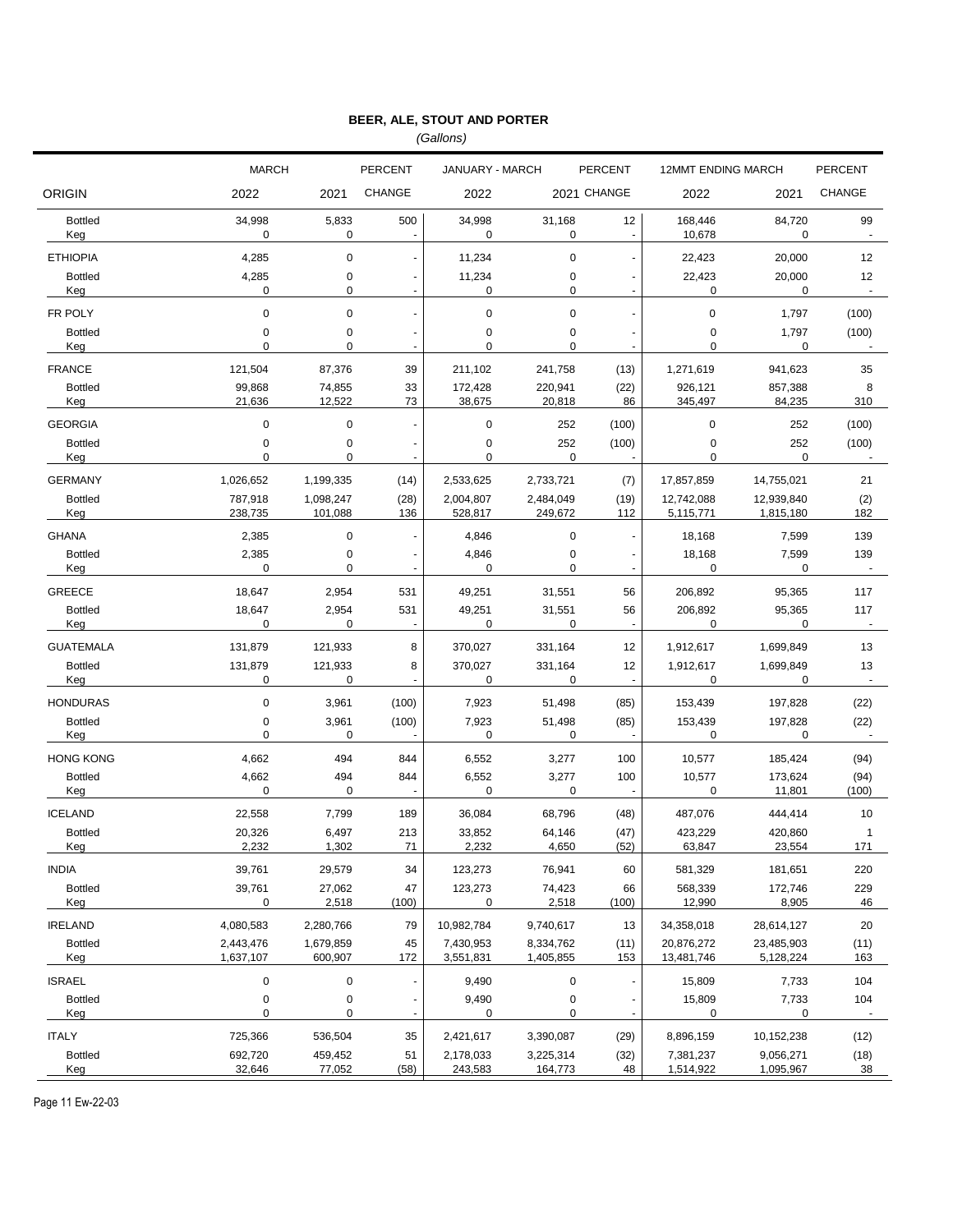*(Gallons)*

|                       | <b>MARCH</b>             |                         | <b>PERCENT</b>                 | JANUARY - MARCH          |                          | <b>PERCENT</b>                 | <b>12MMT ENDING MARCH</b> |                           | <b>PERCENT</b>         |
|-----------------------|--------------------------|-------------------------|--------------------------------|--------------------------|--------------------------|--------------------------------|---------------------------|---------------------------|------------------------|
| <b>ORIGIN</b>         | 2022                     | 2021                    | <b>CHANGE</b>                  | 2022                     |                          | 2021 CHANGE                    | 2022                      | 2021                      | <b>CHANGE</b>          |
| <b>JAMAICA</b>        | 279,441                  | 465,363                 | (40)                           | 775,143                  | 1,176,780                | (34)                           | 4,079,340                 | 3,969,118                 | 3                      |
| <b>Bottled</b><br>Keg | 279,334<br>106           | 465,363<br>0            | (40)<br>$\sim$                 | 775,037<br>106           | 1,176,780<br>0           | (34)                           | 4,079,233<br>106          | 3,969,118<br>0            | 3<br>$\sim$            |
| <b>JAPAN</b>          | 104,135                  | 30,327                  | 243                            | 322,290                  | 114,538                  | 181                            | 1,061,904                 | 492,689                   | 116                    |
| <b>Bottled</b><br>Keg | 67,677<br>36,458         | 22,864<br>7,463         | 196<br>389                     | 198,404<br>123,886       | 67,851<br>46,687         | 192<br>165                     | 564,585<br>497,319        | 321,090<br>171,598        | 76<br>190              |
| <b>KENYA</b>          | $\mathbf 0$              | $\mathbf 0$             | ä,                             | 0                        | 5,618                    | (100)                          | 5,618                     | 22,472                    | (75)                   |
| <b>Bottled</b><br>Keg | $\pmb{0}$<br>$\mathbf 0$ | 0<br>0                  | Ĭ.<br>÷,                       | 0<br>0                   | 5,618<br>0               | (100)                          | 5,618<br>0                | 22,472<br>0               | (75)                   |
| KOREA, S.             | 121,467                  | 49,789                  | 144                            | 267,523                  | 202,842                  | 32                             | 1,313,965                 | 926,090                   | 42                     |
| <b>Bottled</b><br>Keg | 121,467<br>0             | 49,789<br>0             | 144<br>$\blacksquare$          | 266,889<br>634           | 200,179<br>2,663         | 33<br>(76)                     | 1,302,173<br>11,793       | 889,824<br>36,266         | 46<br>(67)             |
| <b>KOSOVO</b>         | $\pmb{0}$                | $\mathbf 0$             |                                | 0                        | $\mathbf 0$              | ÷,                             | 1,255                     | $\mathbf 0$               |                        |
| <b>Bottled</b><br>Keg | $\pmb{0}$<br>$\mathbf 0$ | 0<br>0                  | $\overline{a}$<br>ä,           | $\mathbf 0$<br>$\pmb{0}$ | 0<br>0                   |                                | 1,255<br>$\mathbf 0$      | $\pmb{0}$<br>0            |                        |
| LAOS                  | 2,511                    | 0                       | $\ddot{\phantom{0}}$           | 10,022                   | 16,324                   | (39)                           | 36,290                    | 38,506                    | (6)                    |
| <b>Bottled</b><br>Keg | 2,511<br>$\mathbf 0$     | 0<br>0                  | $\overline{\phantom{m}}$<br>÷, | 10,022<br>0              | 16,324<br>0              | (39)                           | 36,290<br>0               | 38,506<br>0               | (6)                    |
| <b>LEBANON</b>        | 602                      | 0                       | $\overline{a}$                 | 3,163                    | 5,478                    | (42)                           | 52,317                    | 22,469                    | 133                    |
| <b>Bottled</b><br>Keg | 602<br>$\mathbf 0$       | 0<br>0                  | $\overline{\phantom{m}}$<br>ä, | 3,163<br>0               | 5,478<br>0               | (42)                           | 52,317<br>0               | 22,469<br>0               | 133                    |
| LITHUANIA             | 20,555                   | 5,875                   | 250                            | 20,555                   | 12,195                   | 69                             | 110,658                   | 115,168                   | (4)                    |
| <b>Bottled</b><br>Keg | 20,555<br>$\mathbf 0$    | 5,875<br>0              | 250<br>$\blacksquare$          | 20,555<br>$\mathbf 0$    | 12,195<br>0              | 69<br>$\blacksquare$           | 109,897<br>761            | 115,168<br>0              | (5)                    |
| <b>LUXMBRG</b>        | 1,902                    | $\mathbf 0$             | $\overline{a}$                 | 1,902                    | $\pmb{0}$                | ÷,                             | 7,423                     | 3,212                     | 131                    |
| <b>Bottled</b><br>Keg | $\pmb{0}$<br>1,902       | 0<br>0                  | ł,<br>$\overline{a}$           | 0<br>1,902               | 0<br>0                   | $\overline{\phantom{a}}$<br>÷, | 0<br>7,423                | 2,261<br>951              | (100)<br>681           |
| <b>MACEDONIA</b>      | 0                        | 0                       | ÷,                             | 0                        | $\pmb{0}$                | $\blacksquare$                 | 14,699                    | 8,228                     | 79                     |
| <b>Bottled</b><br>Keg | 0<br>0                   | 0<br>0                  | L.                             | 0<br>0                   | 0<br>0                   | $\overline{\phantom{a}}$<br>ä, | 14,699<br>0               | 8,228<br>$\mathbf 0$      | 79                     |
| MAURITANIA            | $\pmb{0}$                | 0                       |                                | $\pmb{0}$                | $\pmb{0}$                | $\blacksquare$                 | 0                         | 1,712                     | (100)                  |
| <b>Bottled</b><br>Keg | 0<br>0                   | 0<br>0                  |                                | 0<br>0                   | 0<br>0                   |                                | 0<br>0                    | 1,712<br>$\mathbf 0$      | (100)                  |
| <b>MEXICO</b>         | 87,990,272               | 71,190,596              | 24                             | 236, 101, 239            | 193,943,472              | 22                             | 966,220,969               | 815,003,608               | 19                     |
| <b>Bottled</b><br>Keg | 84,605,284<br>3,384,987  | 69,742,076<br>1,448,520 | 21<br>134                      | 227,964,134<br>8,137,105 | 189,023,401<br>4,920,071 | 21<br>65                       | 930,865,728<br>35,355,240 | 797,079,347<br>17,924,261 | 17<br>97               |
| <b>MOLDOVA</b>        | $\pmb{0}$                | $\mathbf 0$             | ł,                             | 507                      | $\pmb{0}$                | $\blacksquare$                 | 6,201                     | $\pmb{0}$                 |                        |
| <b>Bottled</b><br>Keg | $\pmb{0}$<br>$\pmb{0}$   | $\pmb{0}$<br>0          | ä,                             | 507<br>0                 | $\pmb{0}$<br>0           | $\blacksquare$                 | 6,201<br>0                | $\pmb{0}$<br>$\mathbf 0$  |                        |
| <b>MONTENEGRO</b>     | $\pmb{0}$                | 1,321                   | (100)                          | 0                        | 1,321                    | (100)                          | 2,864                     | 5,482                     | (48)                   |
| <b>Bottled</b><br>Keg | $\pmb{0}$<br>$\pmb{0}$   | 1,321<br>0              | (100)<br>$\blacksquare$        | 0<br>0                   | 1,321<br>0               | (100)                          | 2,864<br>0                | 5,482<br>0                | (48)<br>$\sim$         |
| <b>MOROCCO</b>        | 3,264                    | $\pmb{0}$               |                                | 3,264                    | 0                        | $\overline{\phantom{a}}$       | 5,168                     | 6,528                     | (21)                   |
| <b>Bottled</b><br>Keg | 3,264<br>0               | 0<br>0                  | $\overline{\phantom{a}}$       | 3,264<br>0               | 0<br>0                   | $\overline{\phantom{a}}$       | 5,168<br>0                | 6,528<br>0                | (21)<br>$\blacksquare$ |
| <b>MYANMAR</b>        | $\pmb{0}$                | 0                       | ٠                              | 0                        | $\pmb{0}$                | $\overline{\phantom{a}}$       | $\pmb{0}$                 | $\pmb{0}$                 |                        |

Page 12 Ew-22-03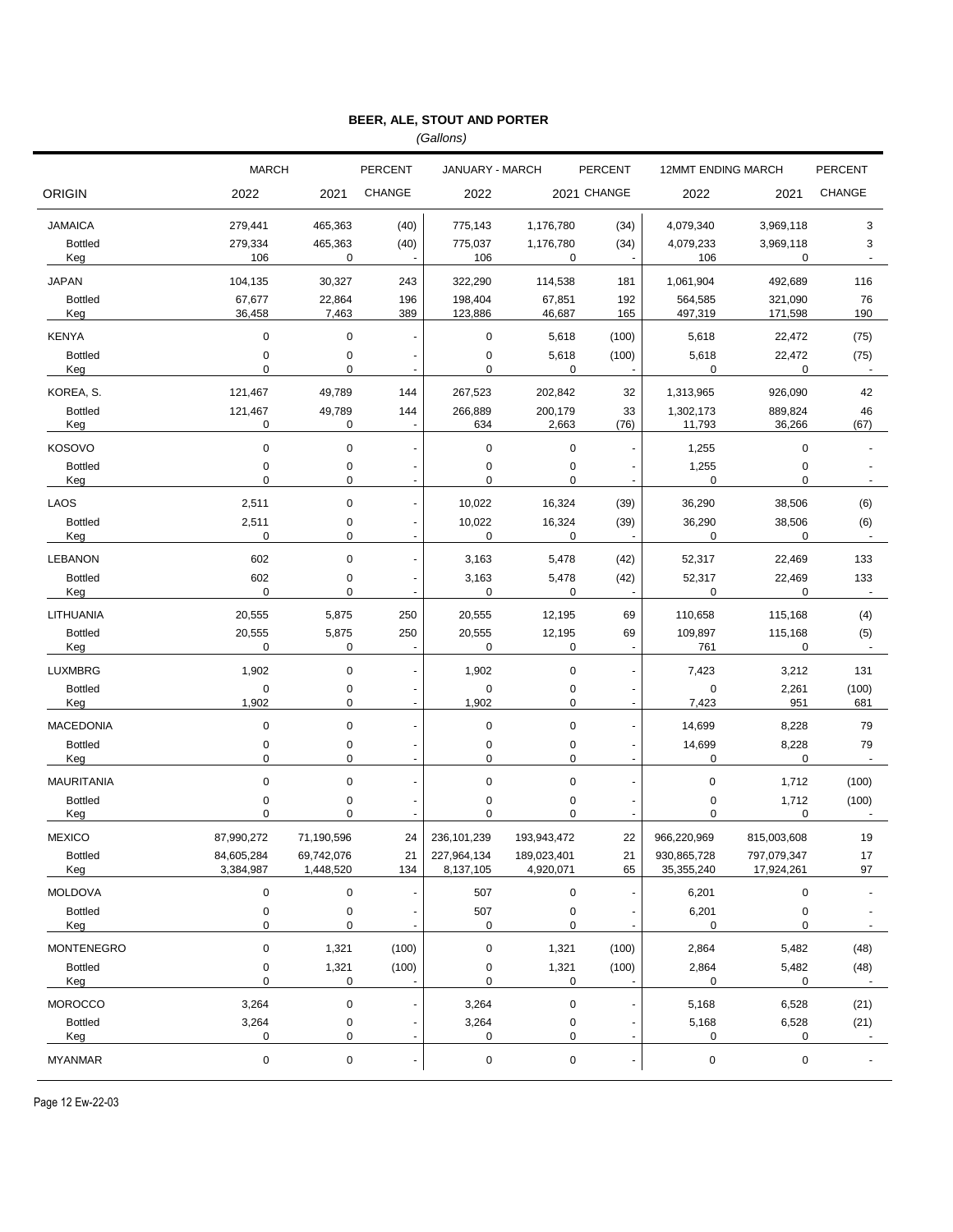*(Gallons)*

|                                | <b>MARCH</b>             |                      | PERCENT              | JANUARY - MARCH          |                        | <b>PERCENT</b>                    |                          | <b>12MMT ENDING MARCH</b> |                |
|--------------------------------|--------------------------|----------------------|----------------------|--------------------------|------------------------|-----------------------------------|--------------------------|---------------------------|----------------|
| <b>ORIGIN</b>                  | 2022                     | 2021                 | <b>CHANGE</b>        | 2022                     |                        | 2021 CHANGE                       | 2022                     | 2021                      | <b>CHANGE</b>  |
| <b>Bottled</b><br>Keg          | $\pmb{0}$<br>$\mathbf 0$ | $\mathbf 0$<br>0     | Ĭ.<br>$\blacksquare$ | $\pmb{0}$<br>0           | $\pmb{0}$<br>0         | $\overline{\phantom{a}}$          | $\pmb{0}$<br>$\mathbf 0$ | $\pmb{0}$<br>$\mathbf 0$  |                |
| N. ZEALAND                     | $\pmb{0}$                | 17,745               | (100)                | 33,708                   | 33,668                 | $\mathbf 0$                       | 217,138                  | 192,495                   | 13             |
| <b>Bottled</b>                 | $\pmb{0}$                | 17,745               | (100)                | 33,708                   | 33,668                 | 0                                 | 216,451                  | 191,649                   | 13             |
| Keg                            | 0                        | 0                    |                      | 0                        | 0                      | $\overline{\phantom{a}}$          | 687                      | 845                       | (19)           |
| <b>NAMIBIA</b>                 | $\mathbf 0$              | $\mathbf 0$          | $\blacksquare$       | 0                        | 1,758                  | (100)                             | 4,894                    | 3,517                     | 39             |
| <b>Bottled</b><br>Keg          | $\pmb{0}$<br>0           | 0<br>0               | ä,                   | $\mathbf 0$<br>0         | 1,758<br>0             | (100)                             | 4,894<br>0               | 3,517<br>0                | 39<br>$\sim$   |
|                                |                          |                      |                      |                          |                        |                                   |                          |                           |                |
| <b>NEPAL</b><br><b>Bottled</b> | $\pmb{0}$<br>0           | 0<br>0               | Ĭ.                   | $\pmb{0}$<br>$\mathbf 0$ | $\pmb{0}$<br>$\pmb{0}$ | $\overline{\phantom{a}}$          | 2,490<br>$\pmb{0}$       | $\mathbf 0$<br>0          |                |
| Keg                            | 0                        | 0                    | ä,                   | 0                        | $\mathbf 0$            | $\blacksquare$                    | 2,490                    | 0                         |                |
| <b>NETHLDS</b>                 | 10,146,236               | 9,190,222            | 10                   | 27,288,162               | 29,315,945             | (7)                               | 126,304,826              | 141,416,872               | (11)           |
| <b>Bottled</b>                 | 10,082,627               | 9,156,462            | 10                   | 27,061,348               | 29,250,643             | (7)                               | 124,968,161              | 140,953,949               | (11)           |
| Keg                            | 63,609                   | 33,760               | 88                   | 226,815                  | 65,302                 | 247                               | 1,336,665                | 462,923                   | 189            |
| <b>NICARAGUA</b>               | 40,548                   | 131,245              | (69)                 | 173,951                  | 194,416                | (11)                              | 1,087,451                | 320,470                   | 239            |
| <b>Bottled</b><br>Keg          | 40,548<br>0              | 131,245<br>0         | (69)                 | 173,951<br>0             | 194,416<br>0           | (11)                              | 1,087,451<br>0           | 320,470<br>0              | 239            |
| <b>NIGERIA</b>                 | 1,500                    | 7,708                | (81)                 | 8,100                    | 10,165                 | (20)                              | 64,102                   | 21,379                    | 200            |
| <b>Bottled</b>                 | 1,500                    | 7,708                | (81)                 | 8,100                    | 10,165                 | (20)                              | 64,102                   | 21,379                    | 200            |
| Keg                            | $\mathbf 0$              | 0                    |                      | $\mathbf 0$              | 0                      |                                   | $\mathbf 0$              | 0                         |                |
| <b>NORWAY</b>                  | $\mathbf 0$              | 4,565                | (100)                | 5,842                    | 4,565                  | 28                                | 15,980                   | 9,883                     | 62             |
| <b>Bottled</b><br>Keg          | $\pmb{0}$<br>$\mathbf 0$ | $\mathbf 0$<br>4,565 | (100)                | 1,039<br>4,803           | $\mathbf 0$<br>4,565   | $\qquad \qquad \blacksquare$<br>5 | 1,039<br>14,941          | 753<br>9,130              | 38<br>64       |
| PERU                           | 57,092                   | 17,574               | 225                  | 131,601                  | 96,810                 | 36                                | 398,277                  | 237,264                   | 68             |
| <b>Bottled</b>                 | 57,092                   | 17,574               | 225                  | 131,601                  | 96,810                 | 36                                | 398,277                  | 236,963                   | 68             |
| Keg                            | 0                        | 0                    |                      | 0                        | 0                      |                                   | 0                        | 301                       | (100)          |
| <b>PHILIPPINES</b>             | 5,858                    | 0                    | $\ddot{\phantom{0}}$ | 5,858                    | 8,787                  | (33)                              | 22,262                   | 26,289                    | (15)           |
| <b>Bottled</b>                 | 5,858                    | 0                    | $\overline{a}$       | 5,858                    | 8,787                  | (33)                              | 22,262                   | 26,289                    | (15)           |
| Keg                            | $\mathbf 0$              | 0                    |                      | 0                        | 0                      |                                   | 0                        | 0                         |                |
| <b>POLAND</b>                  | 75,161                   | 972,901              | (92)                 | 303,081                  | 1,567,152              | (81)                              | 7,329,268                | 4,192,737                 | 75             |
| <b>Bottled</b><br>Keg          | 75,161<br>$\mathbf 0$    | 972,901<br>0         | (92)                 | 303,081<br>0             | 1,567,152<br>0         | (81)                              | 7,329,268<br>0           | 4,192,737<br>0            | 75<br>÷,       |
| <b>PORTUGAL</b>                | 22,344                   | 5,404                | 313                  | 108,056                  | 27,814                 | 288                               | 441,819                  | 261,422                   | 69             |
| <b>Bottled</b>                 | 20,347                   | 5,404                | 276                  | 106,059                  | 27,814                 | 281                               | 401,971                  | 247,616                   | 62             |
| Keg                            | 1,997                    | 0                    |                      | 1,997                    | 0                      |                                   | <u>39,848</u>            | <u>13,806</u>             | 189            |
| <b>ROMANIA</b>                 | $\mathbf 0$              | 0                    |                      | 5,178                    | 2,510                  | 106                               | 14,117                   | 13,711                    | 3              |
| <b>Bottled</b>                 | $\pmb{0}$                | 0                    |                      | 5,178                    | 2,510                  | 106                               | 14,117                   | 13,711                    | 3              |
| Keg                            | 0                        | 0                    | ä,                   | 0                        | 0                      |                                   | 0                        | 0                         | $\omega$       |
| <b>RUSSIA</b>                  | $\pmb{0}$                | 0                    |                      | 22,166                   | 40,941                 | (46)                              | 160,244                  | 202,883                   | (21)           |
| <b>Bottled</b><br>Keg          | $\pmb{0}$<br>0           | 0<br>0               | $\blacksquare$       | 22,166<br>0              | 40,941<br>0            | (46)                              | 160,244<br>0             | 202,883<br>0              | (21)<br>$\sim$ |
| S. AFRICA                      | $\pmb{0}$                | 0                    | $\overline{a}$       | 1,087                    | 1,119                  | (3)                               | 3,756                    | 2,371                     | 58             |
| <b>Bottled</b>                 | $\pmb{0}$                | 0                    | $\frac{1}{2}$        | 1,087                    | 1,119                  | (3)                               | 3,756                    | 2,371                     | 58             |
| Keg                            | $\mathbf 0$              | 0                    | $\blacksquare$       | 0                        | 0                      |                                   | 0                        | 0                         | $\sim$         |
| <b>SERBIA</b>                  | 2,642                    | 0                    | $\overline{a}$       | 4,159                    | 6,178                  | (33)                              | 22,347                   | 19,923                    | 12             |
|                                |                          |                      |                      |                          |                        |                                   |                          |                           | 17<br>(100)    |
| <b>Bottled</b><br>Keg          | 2,642<br>0               | 0<br>0               |                      | 4,159<br>0               | 6,178<br>0             | (33)                              | 22,347<br>0              | 19,131<br>793             |                |

Page 13 Ew-22-03